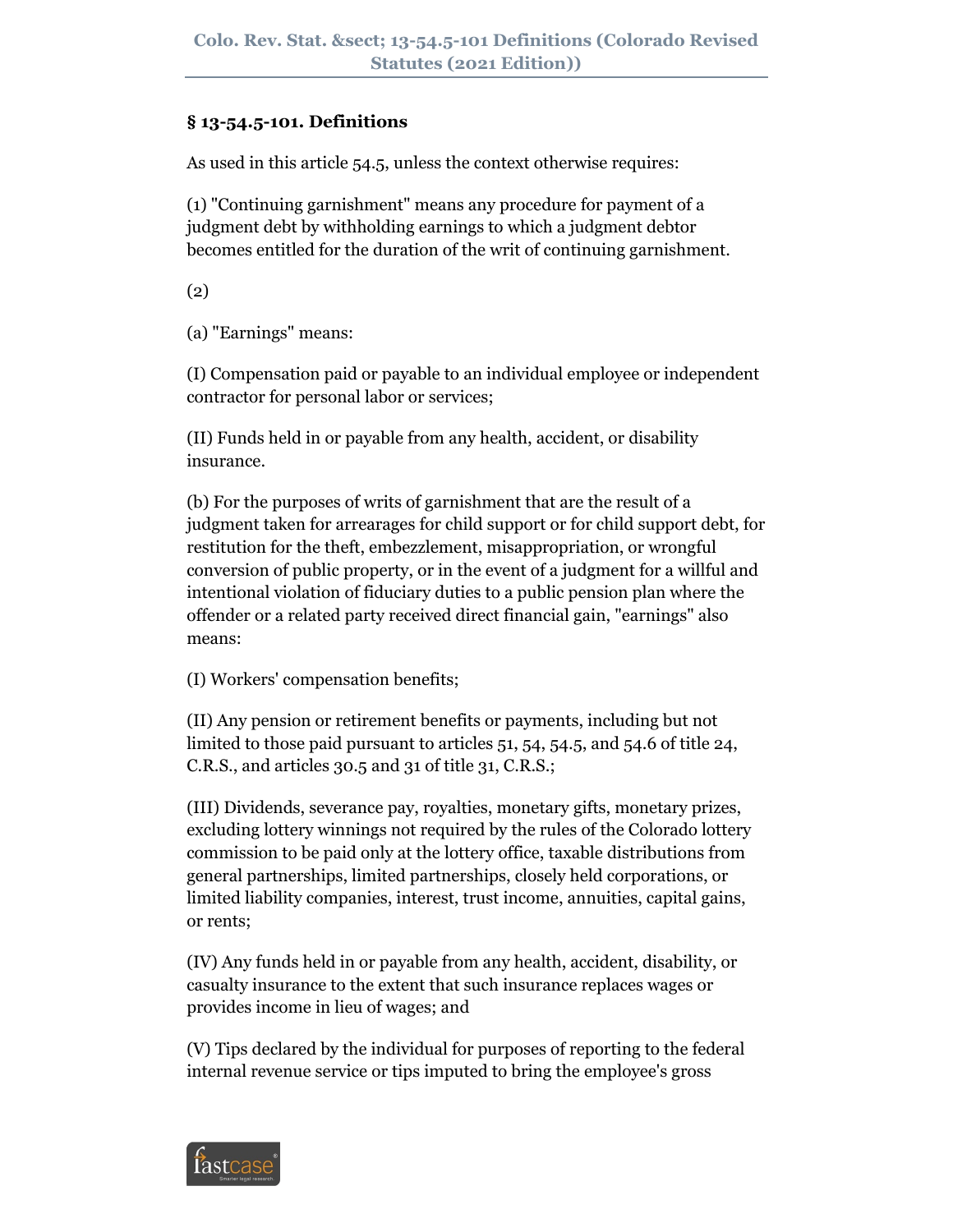earnings to the minimum wage for the number of hours worked, whichever is greater.

(c) For the purposes of writs of garnishment issued by the state agency responsible for administering the state medical assistance program, which writs are issued as a result of a judgment for medical support for child support or for medical support debt, "earnings" includes:

(I) Payments received from a third party to cover the health care cost of the child but which payments have not been applied to cover the child's health care costs; and

(II) State tax refunds.

(d) For the purposes of writs of garnishment issued by a county department of human or social services responsible for administering the state public assistance programs, which writs are issued as a result of a judgment for a debt for fraudulently obtained public assistance, fraudulently obtained overpayments of public assistance, or excess public assistance paid for which the recipient was ineligible, "earnings" includes workers' compensation benefits.

(e) For the purposes of attachments of earnings or writs of garnishment that are the result of a judgment taken for court assessments including fines, fees, costs, restitution, and surcharges pursuant to section 16-11-101.6 or section 16-18.5-105, C.R.S., "earnings" also means those enumerated under paragraph (a) of this subsection (2).

(3) "Garnishee" means a person other than a judgment creditor or judgment debtor who is in possession of earnings or property of the judgment debtor and who is subject to garnishment in accordance with the provisions of this article.

(4) "Garnishment" means any procedure through which the property or earnings of an individual in the possession or control of a garnishee are required to be withheld for payment of a judgment debt.

(5) "Judgment creditor" means any individual, corporation, partnership, or other legal entity that has recovered a money judgment against a judgment debtor in a court of competent jurisdiction.

(6) "Judgment debtor" means any person, including a corporation, partnership, or other legal entity, who has a judgment entered against him in a court of competent jurisdiction.

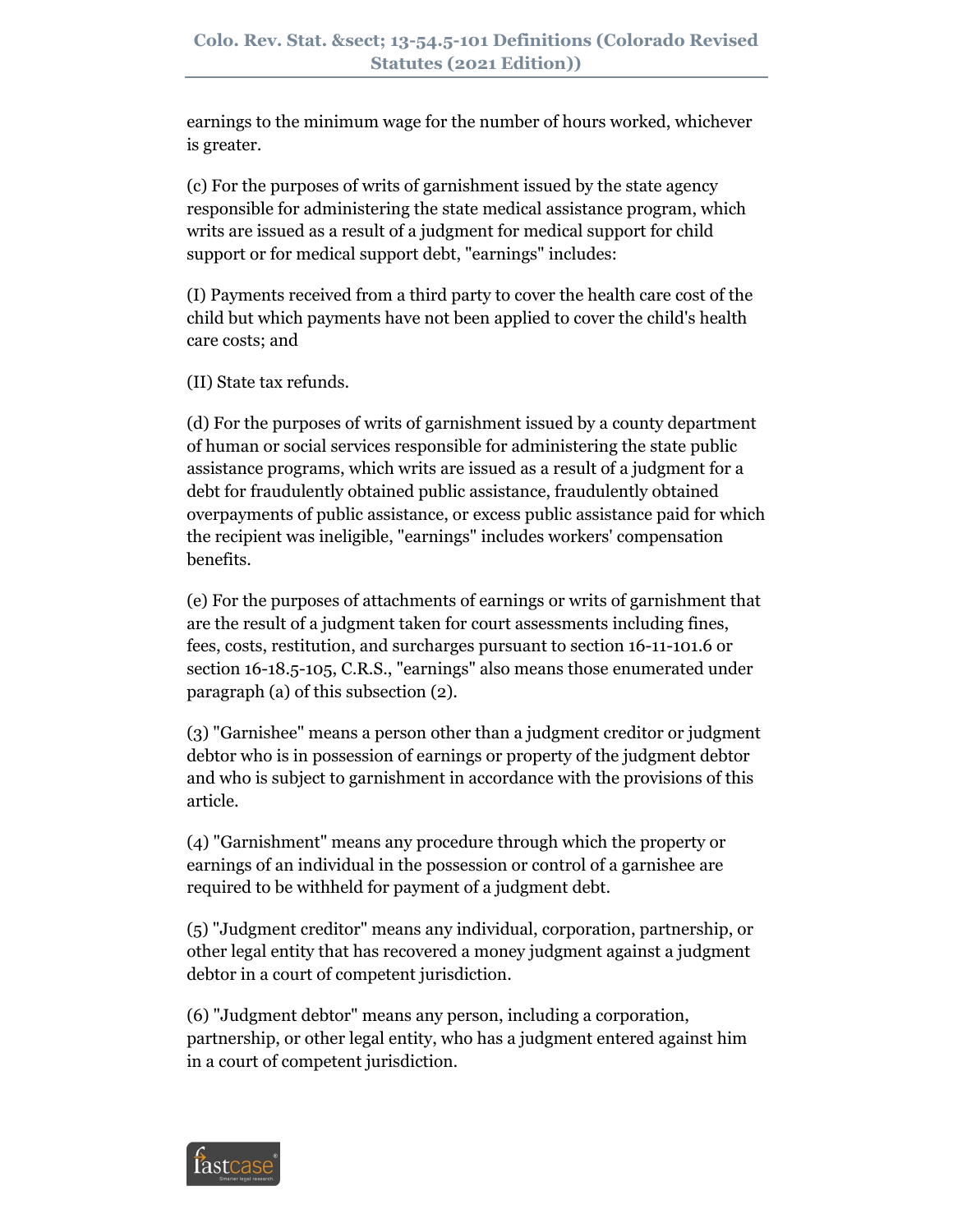(7) "Notice of exemption and pending levy" means the document required to be served on the judgment debtor in any garnishment proceeding, except continuing garnishment, as soon as practicable following the service of the writ of garnishment on the garnishee. A "notice of exemption and pending levy" includes a statement that the judgment creditor intends to satisfy the judgment against the judgment debtor out of the judgment debtor's personal property held by a third party and that the judgment debtor has the right to claim certain property as exempt.

(Amended by 2018 Ch. 38, §10, eff. 8/8/2018. Amended by 2015 Ch. 301, §4, eff. 7/1/2015. L. 84: Entire article added, p. 469, § 1, effective January 1, 1985. L. 85: (7) amended, p. 582, § 1, effective May 3. L. 87: (2) amended, p. 595, § 23, effective July 10. L. 90: (2) amended, p. 564, § 33, effective July 1. L. 91: (2) amended, p. 384, § 5, effective May 1. L. 92: (2) amended, p. 577, § 4, effective July 1. L. 93: (2)(b) amended, p. 1871, § 4, effective June 6. L. 94:  $(2)(a)(I)$  amended, p. 1536, § 3, effective May 31; (2) amended, p. 1595, § 4, effective July 1; (2)(b) amended, p. 1252, § 5, effective July 1. L. 96: (2) amended, p. 591, § 2, effective July 1. L. 98: (2)(b)(II) amended, p. 920, § 6, effective July 1. L. 99:  $(2)(b)(II)$  amended, p. 620, § 14, effective August 4. L. 2005: IP(2)(b) and (2)(b)(II) amended, p. 71,  $\S$  2, effective August 8. L. 2006: (2)(d) added, p. 947, § 3, effective August 7. L. 2009: (2)(b)(II) amended, (SB 09-282), ch. 288, p. 1397, §58, effective January 1, 2010. L. 2010: (2)(b)(II) amended, (HB 10-1422), ch. 419, p. 2068, §23, effective August 11. L. 2012: (2)(e) added, (HB 12-1310), ch. 268, p. 1392, § 3, effective June 7. L. 2015: (1), (2)(a)(I), and (2)(b)(III) amended, (SB 15-283), ch. 301, p. 1239, § 4, effective July 1. L. 2018: IP and (2)(d) amended, (SB 18-092), ch. 38, p. 399, § 10, effective August 8.)

Amendments to subsection (2) by Senate Bill 94-088, Senate Bill 94-164, and House Bill 94-1345 were harmonized.

# **ANNOTATION**

**Law reviews.** For article, "Rights of the Debtor and Creditor to Retirement Plan Benefits", see 20 Colo. Law. 199 (1991).

**The definition of "earnings" before 1991** was broad enough to include tips. United Guar. Residential Ins. Co. v. Dimmick, 916 P.2d 638 (Colo. App. 1996).

For the legislative intent contained in the 2006 act enacting subsection (2)(d), see section 8(2) of chapter 208, Session Laws of Colorado 2006. For the legislative declaration in SB 18-092, see section 1 of chapter 38, Session Laws of Colorado 2018.

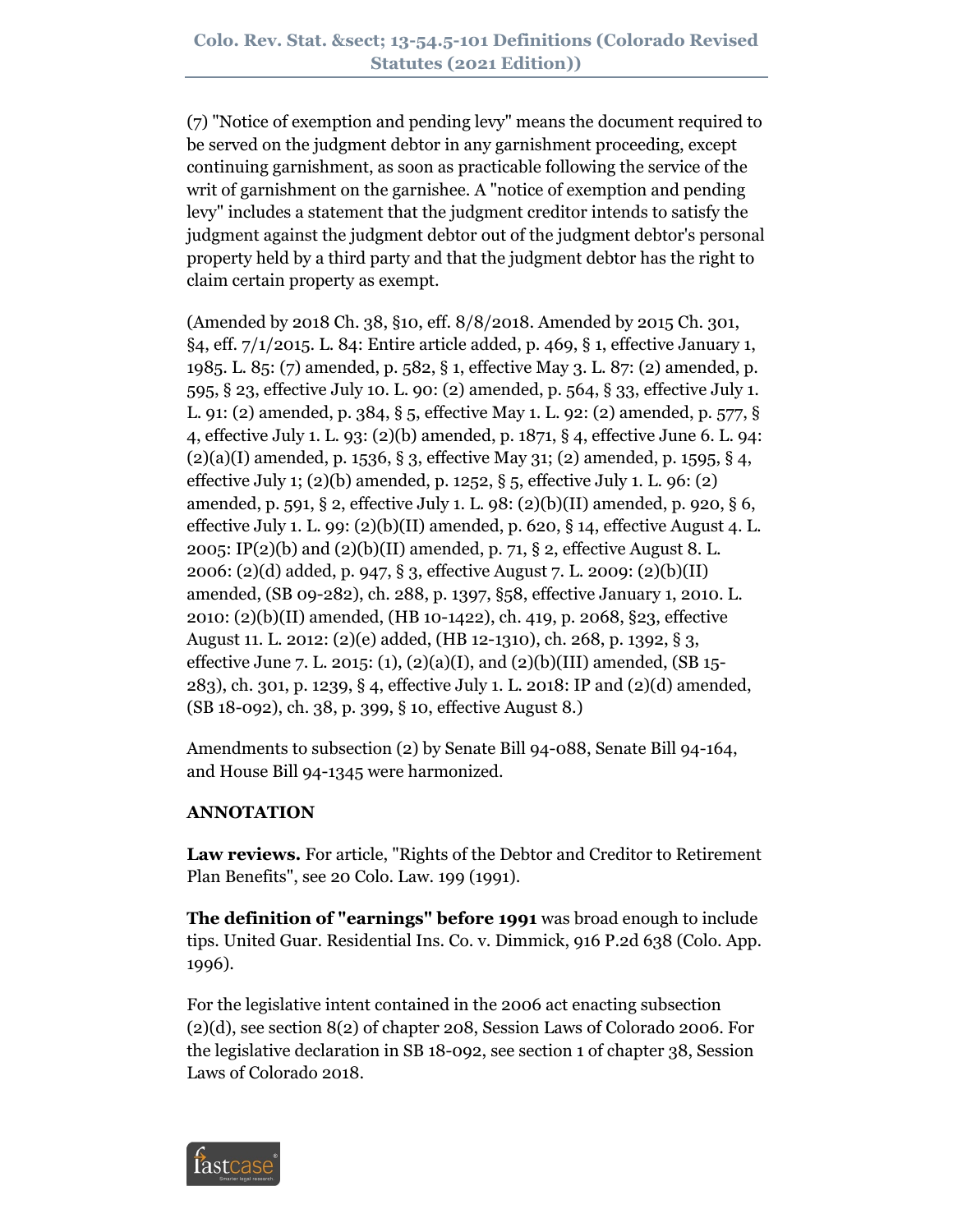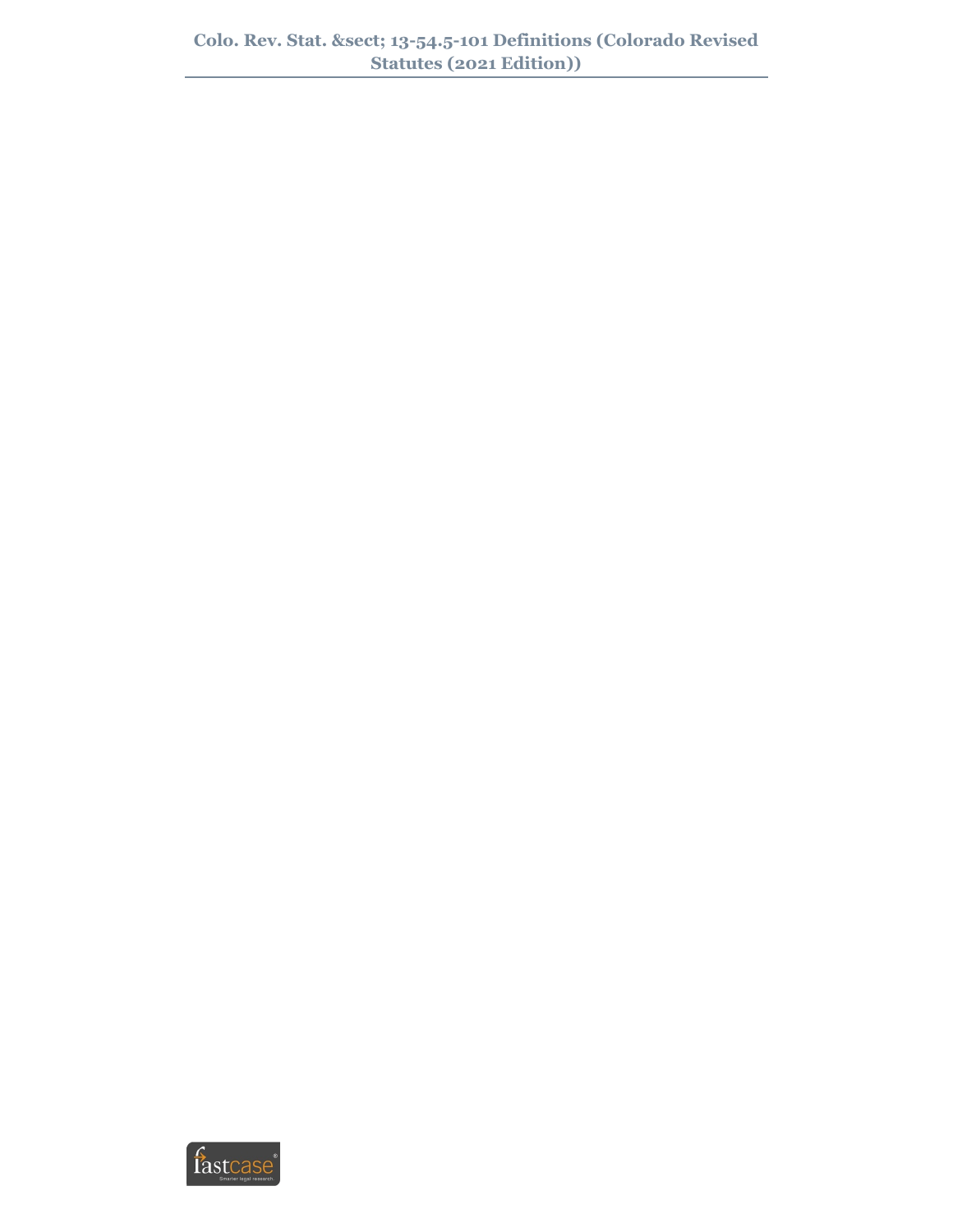#### **§ 13-54.5-102. Continuing garnishment - creation of lien**

(1) In addition to garnishment proceedings otherwise available pursuant to the laws of this state in any case in which a money judgment is obtained in a court of competent jurisdiction, the judgment creditor or its assignees are entitled, on notice to the judgment debtor required by section 13-54.5- 105(5)(b), to apply to the clerk of such court for garnishment against any garnishee. To the extent that the earnings are not exempt from garnishment, such garnishment is a lien and continuing levy upon the earnings due or to become due from the garnishee to the judgment debtor consistent and in accordance with the requirements of section 13-54.5-105(6).

(2) Garnishment pursuant to subsection (1) of this section is a lien and continuing levy against said earnings due for one hundred eighty-two days consistent and in accordance with the requirements of section 13-54.5- 105(6) or for one hundred eighty-two days following the expiration of any writs with a priority pursuant to section 13-54.5-104, but such lien is terminated earlier than one hundred eighty-two days if earnings are no longer due; the underlying judgment is vacated, modified, or satisfied in full; or the writ is dismissed; except that a continuing garnishment may be suspended for a specified period of time by the judgment creditor upon agreement with the judgment debtor, which agreement shall be in writing and filed by the judgment creditor with the clerk of the court in which the judgment was entered and a copy of which shall be delivered by the judgment creditor to the garnishee.

(2.5) A garnishee is not required to collect, possess, or control the judgment debtor's tips, and any tips are not owed by a garnishee to a judgment creditor.

(3) Garnishment pursuant to subsection (1) of this section shall apply only to proceedings against the earnings of a judgment debtor who is a natural person.

(Amended by 2019 Ch. 214, §1, eff. 8/2/2019. L. 84: Entire article added, p. 470, § 1, effective January 1, 1985. L. 85: (1) amended, p. 582, § 2, effective May 3. L. 88: (1) and (2) amended, p. 610, § 1, effective July 1. L. 2001: (2) amended, p. 35, § 1, effective August 8. L. 2012: (2) amended, (SB 12-175), ch. 208, p. 826, § 14, effective July 1.)

Section 7(2) of chapter 214 (HB 19-1189), Session Laws of Colorado 2019, provides that the act changing this section applies to all writs of garnishment issued on or after October 1, 2020, or the official declaration of the vote thereon by the governor if sent to a vote of the people, regardless of the

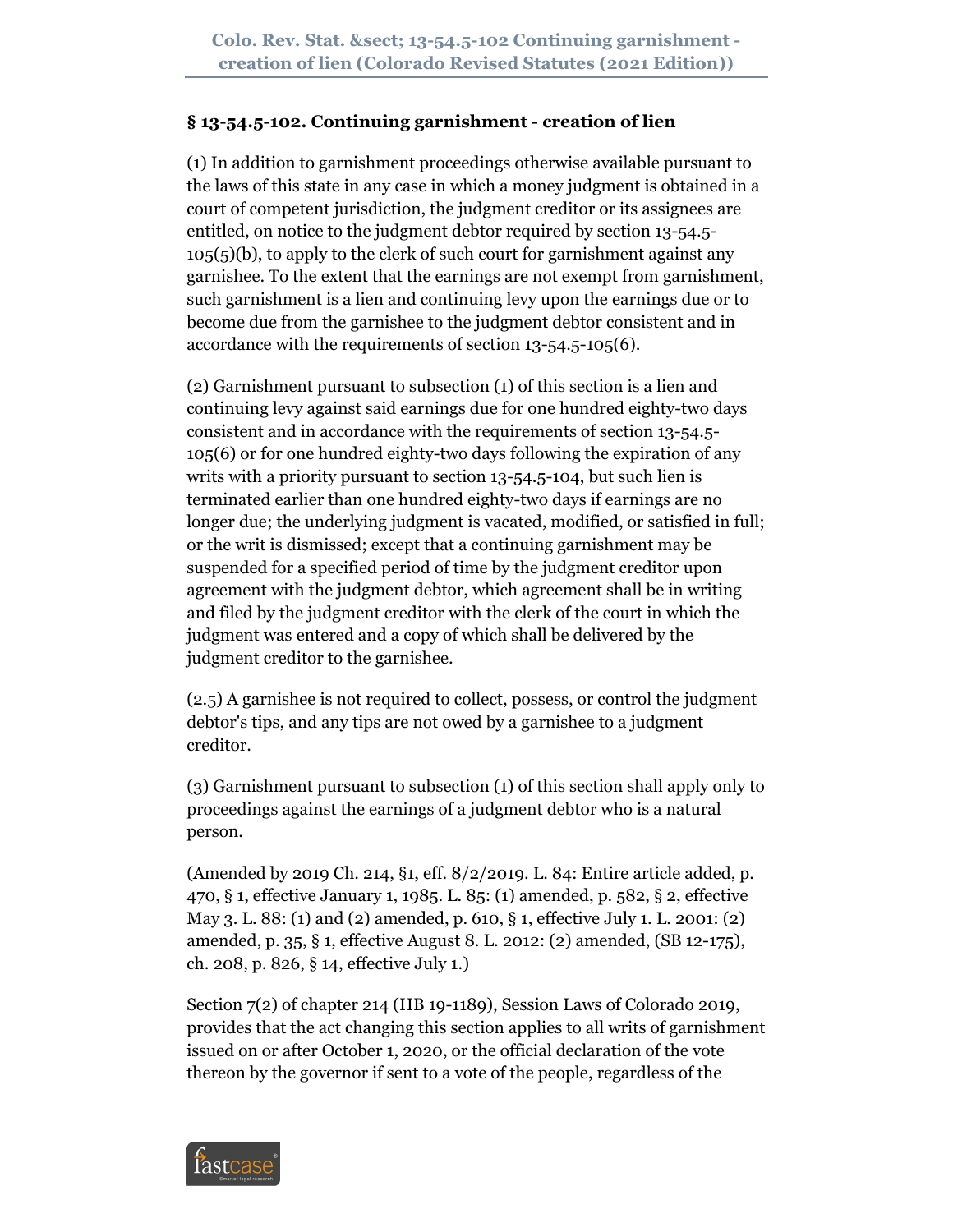dates of entry of the judgments upon which the writs of garnishment are based.

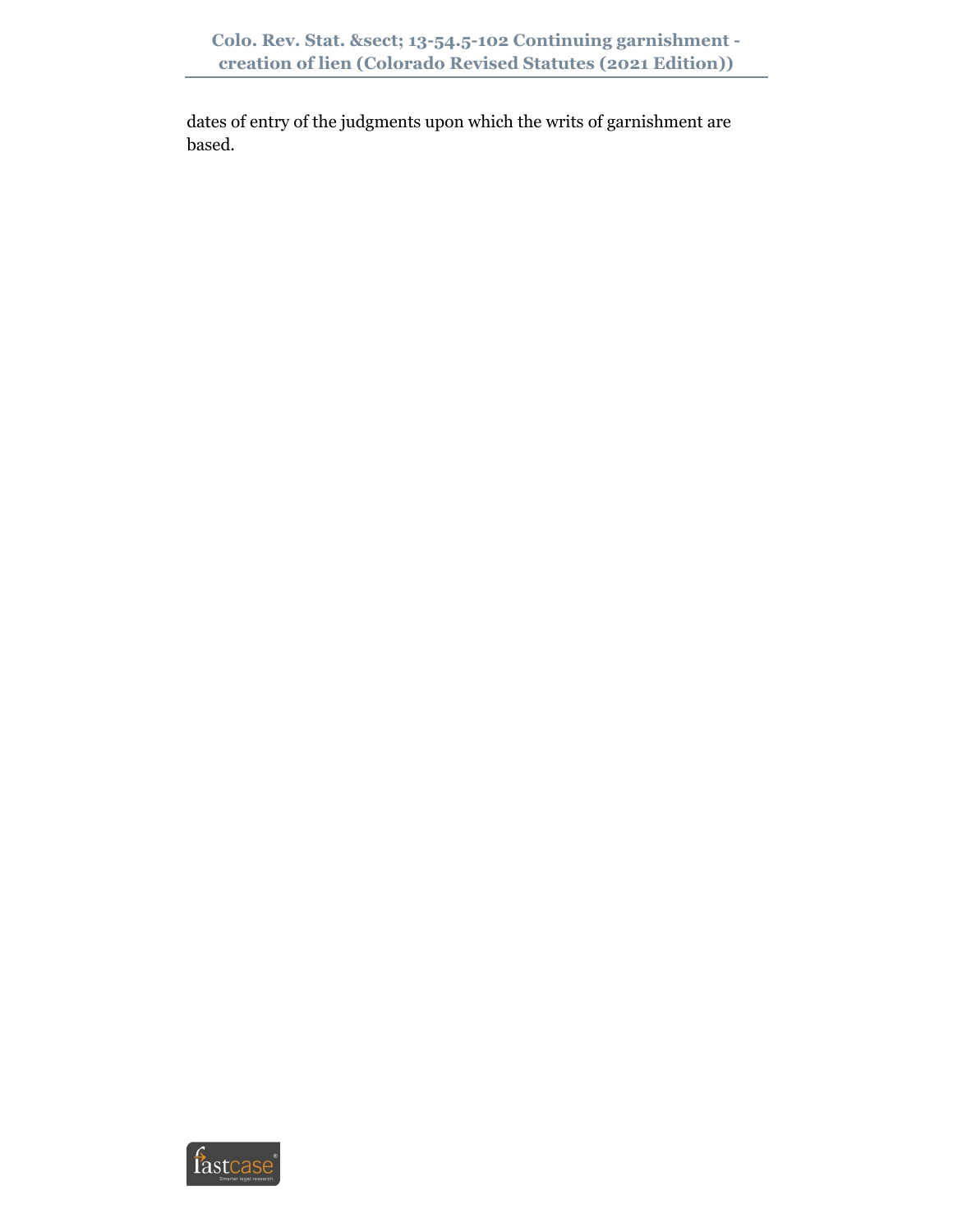#### **§ 13-54.5-103. Property or earnings subject to garnishment**

(1) Repealed.

(2) Any indebtedness, intangible personal property, or tangible personal property capable of manual delivery, other than earnings, owned by the judgment debtor and in the possession and control of the garnishee at the time of service of the writ of garnishment upon the garnishee shall be subject to the process of garnishment.

(3) Notwithstanding the provisions of subsection (2) of this section, the exemptions from garnishment required or allowed by law, including but not limited to exemptions provided by sections 13-54-102 and 13-54-104 and 15 U.S.C. sec. 1671 et seq., apply to all garnishments.

(Amended by 2019 Ch. 214, §2, eff. 8/2/2019. L. 84: Entire article added, p. 470, § 1, effective January 1, 1985. L. 96: (1) amended, p. 621, § 30, effective July 1.)

Section 7(2) of chapter 214 (HB 19-1189), Session Laws of Colorado 2019, provides that the act changing this section applies to all writs of garnishment issued on or after October 1, 2020, or the official declaration of the vote thereon by the governor if sent to a vote of the people, regardless of the dates of entry of the judgments upon which the writs of garnishment are based.

# **ANNOTATION**

**Not federally guaranteed student loan.** Moneys in student's bank account, which are proceeds of federally guaranteed student loan, are not garnishable pursuant to a judgment based on antecedent business debt of student. Schaerrer v. Westman Comm'n Co., 769 P.2d 1058 (Colo. 1989).

**Judgment debtor's right to annual discretionary disbursement of the corpus of a trust is not a garnishable asset.** The right to annual disbursement of funds from principal is a power of appointment, and a power of appointment is neither property nor a property right. Univ. Nat'l Bank v. Rhoadarmer, 827 P.2d 561 (Colo. App. 1991).

**Foreclosure sale excess proceeds** may be garnished. TCF Equip. Fin. v. Pub. Trustee, 2013 COA 8, 297 P.3d 1048.

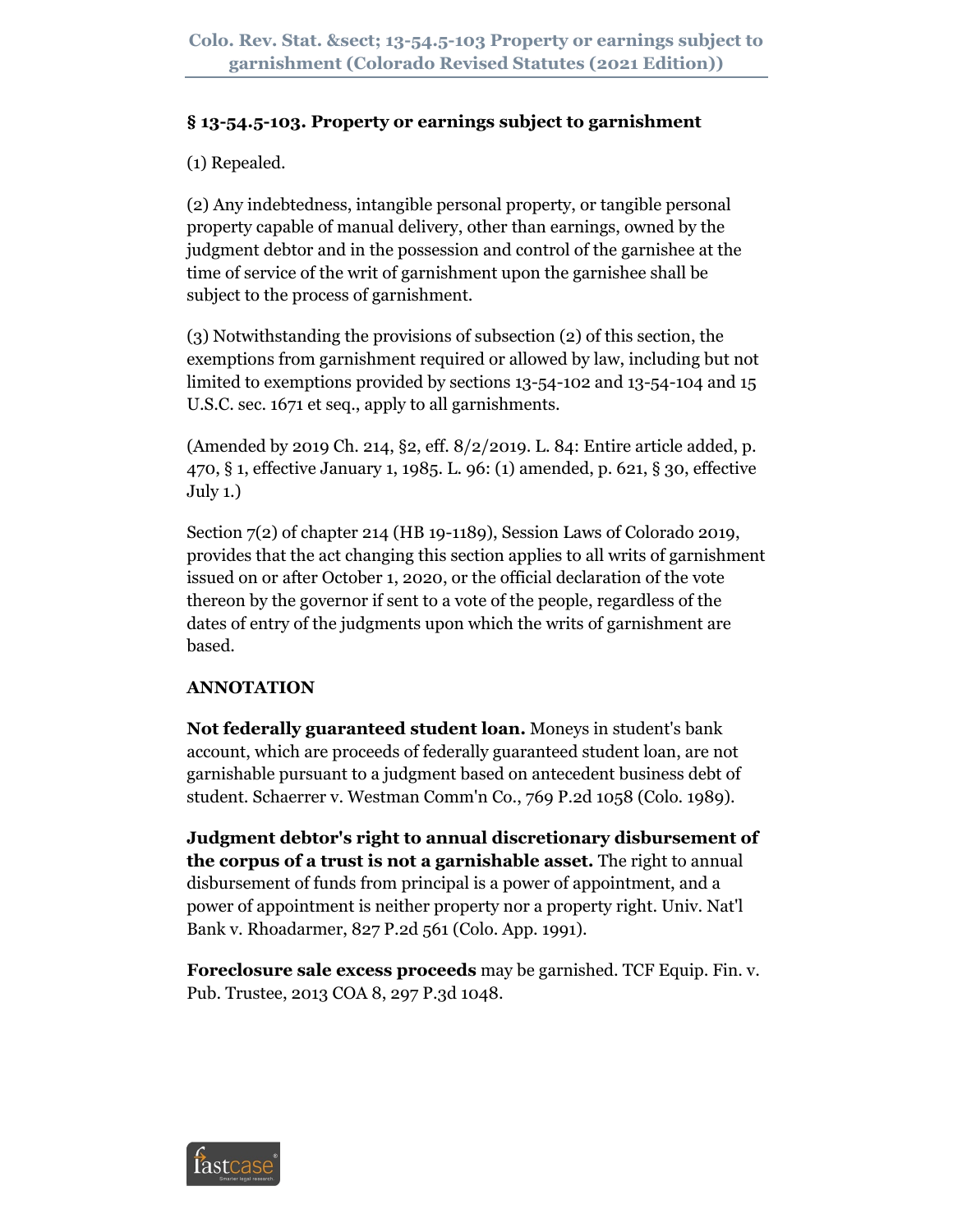# **§ 13-54.5-104. Priority between multiple garnishments**

(1)

(a) Only one writ of continuing garnishment against earnings due the judgment debtor shall be satisfied at one time. When more than one writ of continuing garnishment has been issued against earnings due the same judgment debtor, they shall be satisfied in the order of service on the garnishee. Except as provided in this subsection (1), a lien and continuing levy obtained pursuant to this article shall have priority over any subsequent garnishment lien or wage attachment.

(b) Where a continuing garnishment has been suspended for a specific period of time by agreement of the parties pursuant to the provisions of section 13-54.5-102(2), such suspended continuing garnishment shall have priority over any writ of continuing garnishment served on the garnishee after such suspension has expired.

(c)

(I) Notwithstanding any other provision of this subsection (1), a continuing garnishment obtained pursuant to section 14-14-105, C.R.S., for the satisfaction of debts or judgments for child support shall have priority over any other continuing garnishment.

(II) Notwithstanding any other provision of this subsection (1), a continuing garnishment obtained pursuant to section 26-2-128(1)(a), C.R.S., for the satisfaction of a judgment for fraudulently obtained public assistance or fraudulently obtained overpayments has priority over any other continuing garnishment other than a garnishment for collection of child support under subparagraph (I) of this paragraph (c).

(2)

(a) Any writ of continuing garnishment served upon a garnishee while any previous writ is still in effect shall be answered by the garnishee with a statement that he has been served previously with one or more writs of continuing garnishment against earnings due the judgment debtor and specifying the date on which all such liens are expected to terminate.

(b) Upon the termination of a lien and continuing levy obtained pursuant to this article, any other writ of continuing garnishment which has been issued or which is issued subsequently against earnings due the judgment debtor shall have priority in the order of service on the garnishee, and no priority shall be given to any previous continuing lienholder whose lien has

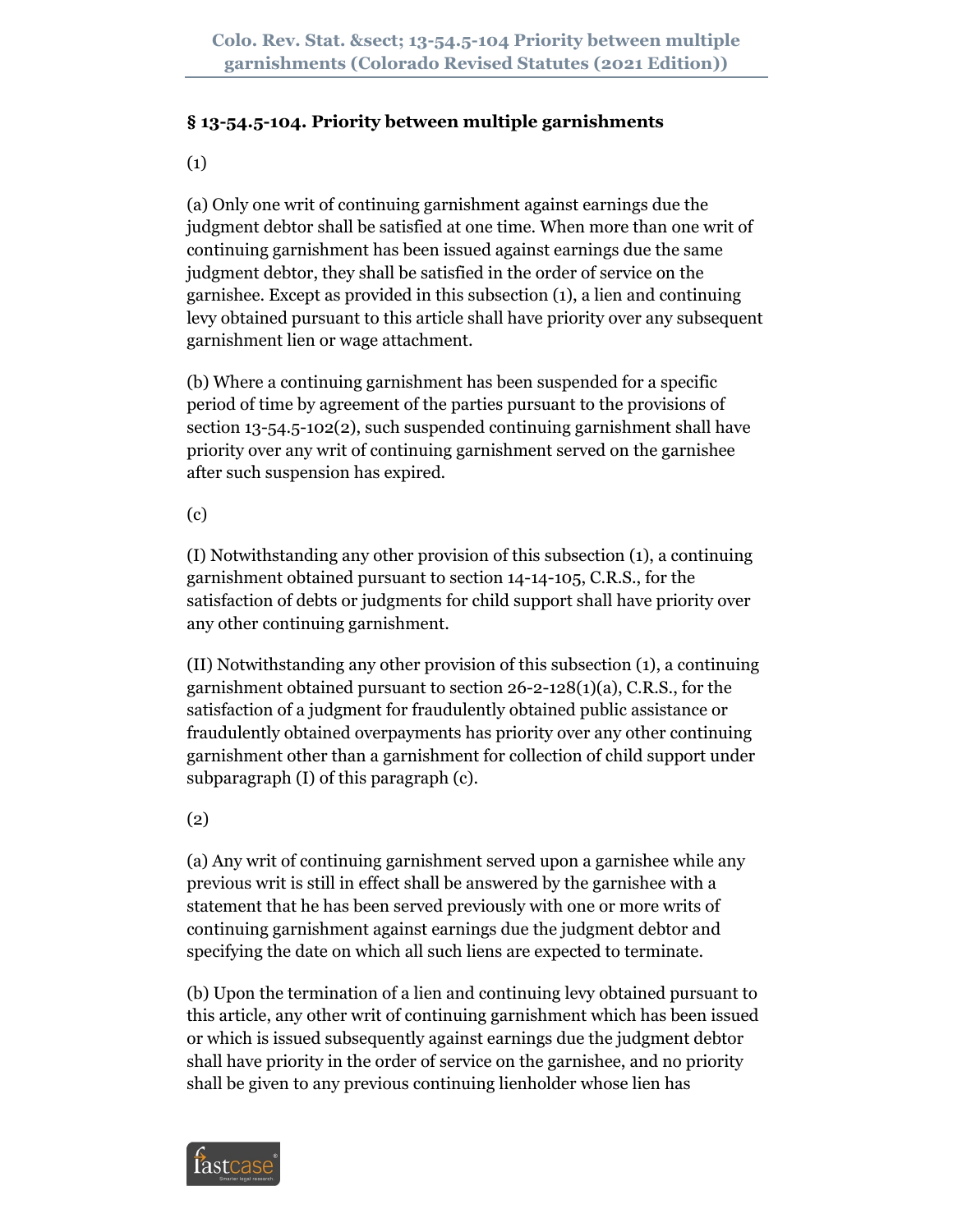terminated. The person who serves a writ of continuing garnishment on a garnishee shall note the date and time of such service.

(L. 84: Entire article added, p. 471, § 1, effective January 1, 1985. L. 94: (1)(c) amended, p. 2062, § 3, effective July 1.)

### **ANNOTATION**

**Law reviews.** For article, "The Nuts and Bolts of Collecting Support", see 19 Colo. Law. 1595 (1990).

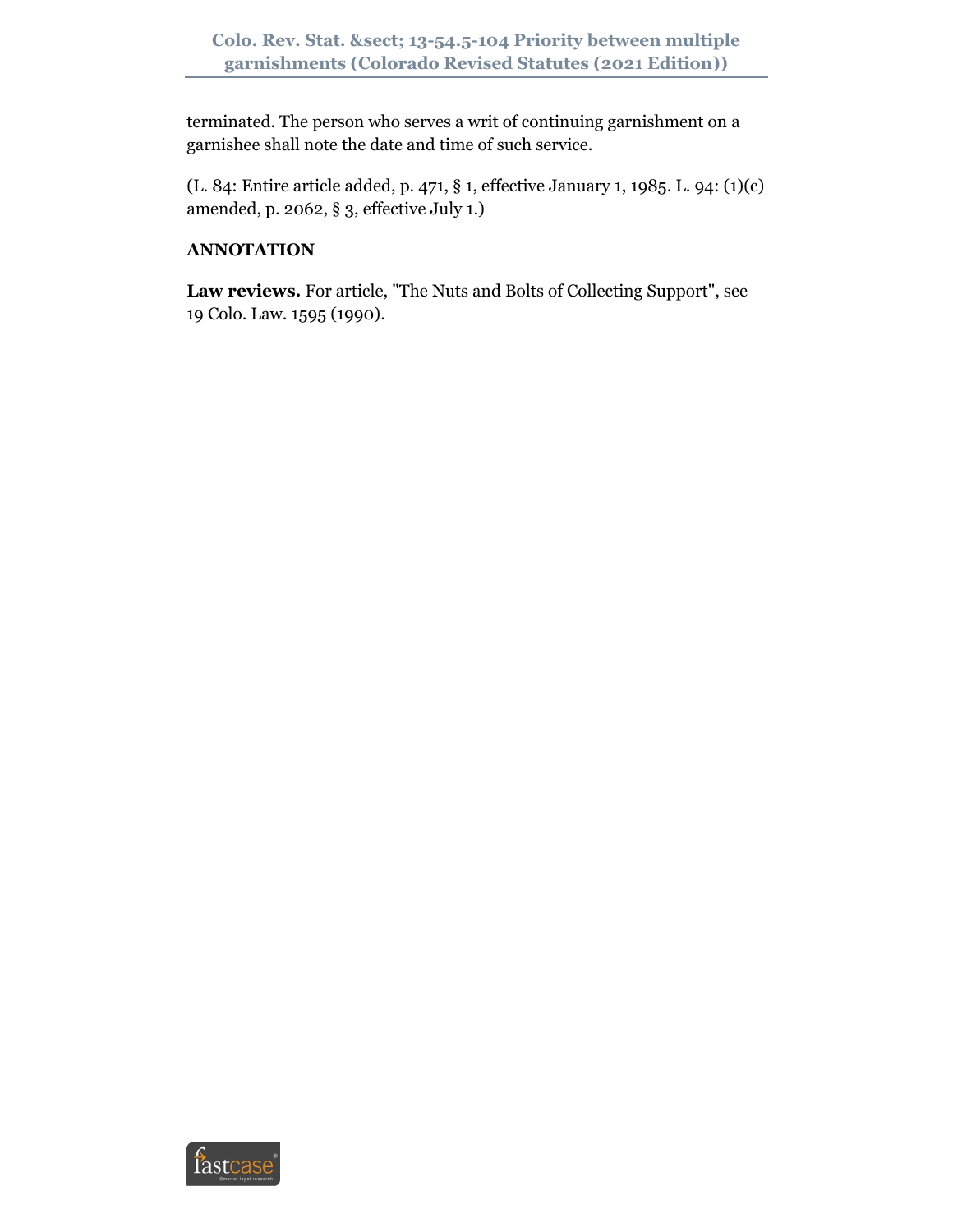# **§ 13-54.5-105. Notice to judgment debtor in continuing garnishment**

(1) In the case of a continuing garnishment, the writ of garnishment must be served on the garnishee in accordance with rule 4 of the Colorado rules of civil procedure.

(2) The writ of garnishment pursuant to subsection (1) of this section must include:

(a) The name of the judgment debtor;

(b) The last-known physical and mailing addresses of the judgment debtor or a statement that the information is not known;

(c) The amount of the judgment upon which the judgment creditor bases the continuing garnishment;

(d) Information sufficient to identify the judgment on which the continuing garnishment is based;

(e) A completed notice that satisfies subsection (3) of this section and that may be incorporated into and made a part of the writ of garnishment; and

(f) A notice of Colorado rules about garnishment that satisfies subsection (4) of this section and that is incorporated into and made a part of the notice required by subsection (2)(e) of this section.

(3) The notice required by subsection (2)(e) of this section must be in substantially the following form and conspicuously labeled:

Notice of Garnishment

Money will be taken from your pay if you fail to act.

1. **Why am I getting this notice?** You are getting this notice because a court has ruled that you owe the judgment creditor, who is called "Creditor" in this notice, money. Creditor has started a legal process called a "garnishment". The process requires that money be taken from your pay and given to Creditor to pay what you owe. The person who pays you does not keep the money. Creditor filled out this form. The law requires the person who pays you to give you this notice. Creditor may not be the person or company to which you originally owed money. You may request that Creditor provide the name and address of the person or company to which you originally owed money. If you want this information, you must write Creditor or Creditor's lawyer at the address at the very beginning of this

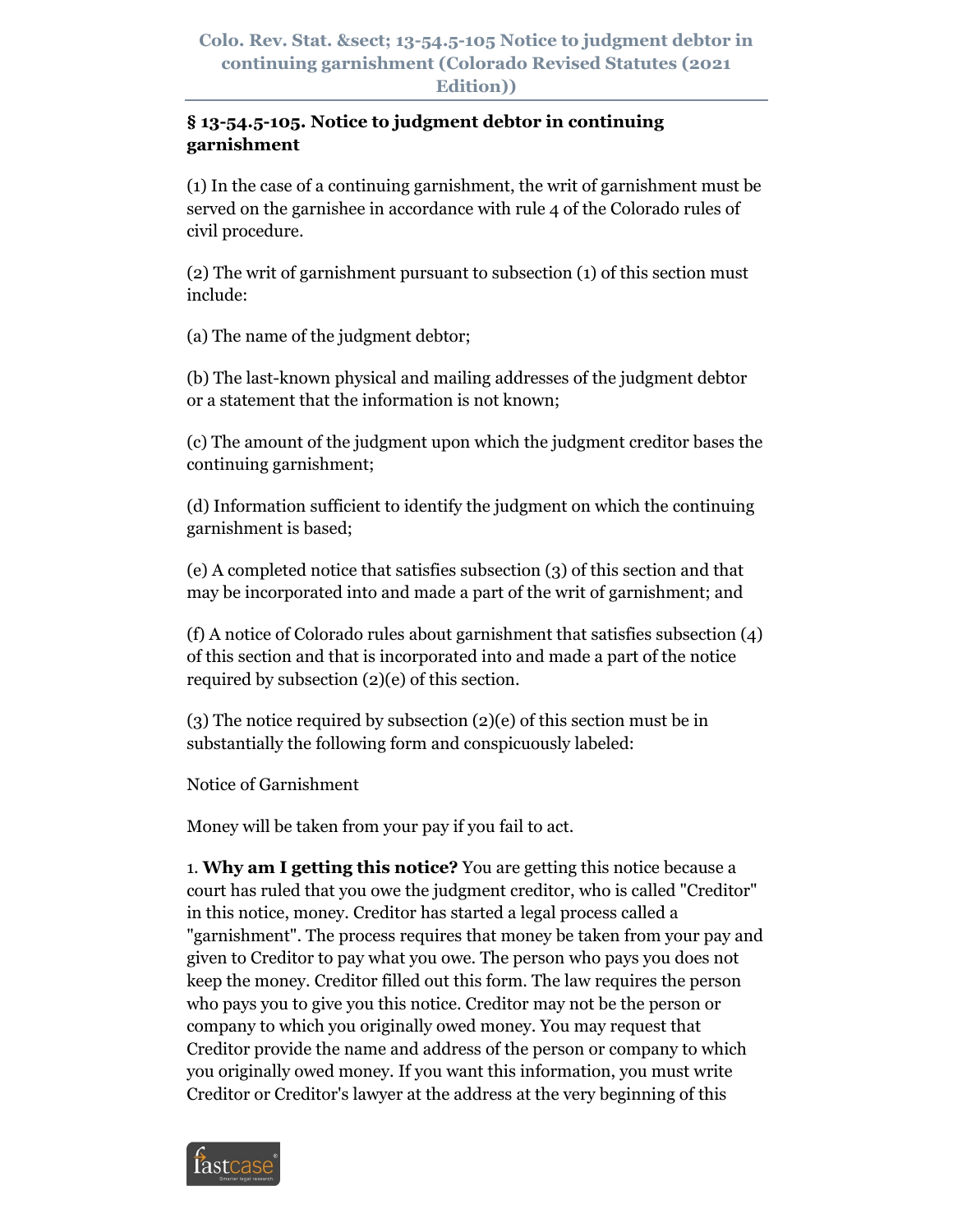form. You must do this within 14 days after receiving this notice. Creditor will send you this information at the address you give Creditor. Creditor must send you this information within 7 days after receiving your request. Knowing the name of the original creditor might help you understand why the money will be taken from your pay.

2. **How much do I owe?** The amount the court has ruled that you currently owe is listed at the top of the writ of garnishment. The amount could go up if there are more court costs or additional interest. The interest rate on the amount you owe is listed at the top of the writ of garnishment. The amount could also go down if you make payments to Creditor.

3. **How will the amount I owe be paid?** The person who pays you will start taking money from your paycheck on the first payday that is at least 14 days after the day the person who pays you sends you this notice. Money will continue to be taken from your pay for up to 6 months. If the debt is not paid off or not likely to be paid off by that time, Creditor may serve another garnishment. The rules about how much of your pay can be taken are explained in the notice of Colorado rules about garnishment that you received with this notice. This notice also contains an estimate of how much of your pay will likely be withheld each paycheck. At any time, you can get a report that shows how the amount taken from your pay was calculated. To receive this report, you must write or e-mail the person who pays you.

4. **Do I have options?** Yes, you have several options, here are three of them:

A. You can talk with a lawyer: A lawyer can explain the situations to you and help you decide what to do. The self-help desk of the court where the garnishment action is pending can provide you help with resources to find a lawyer.

B. You can contact Creditor: If you can work something out with Creditor, money might not have to be taken from your pay. The Creditor's contact information is on the first page of the writ of garnishment.

C. You can request a court hearing: A hearing could be helpful if there are disagreements about the garnishment, the amount the court has ruled that you owe, whether the amount of money being withheld from your paycheck is correct, or whether the amount being withheld should be reduced to help you support your family and yourself. If you disagree with the estimate of the amount of money that will be withheld from your paycheck, you must attempt to work this out with the person who pays you before going to court. You must do this within 7 days after receiving this notice. If you cannot work it out with the person who pays you, you may seek a hearing in court. If you

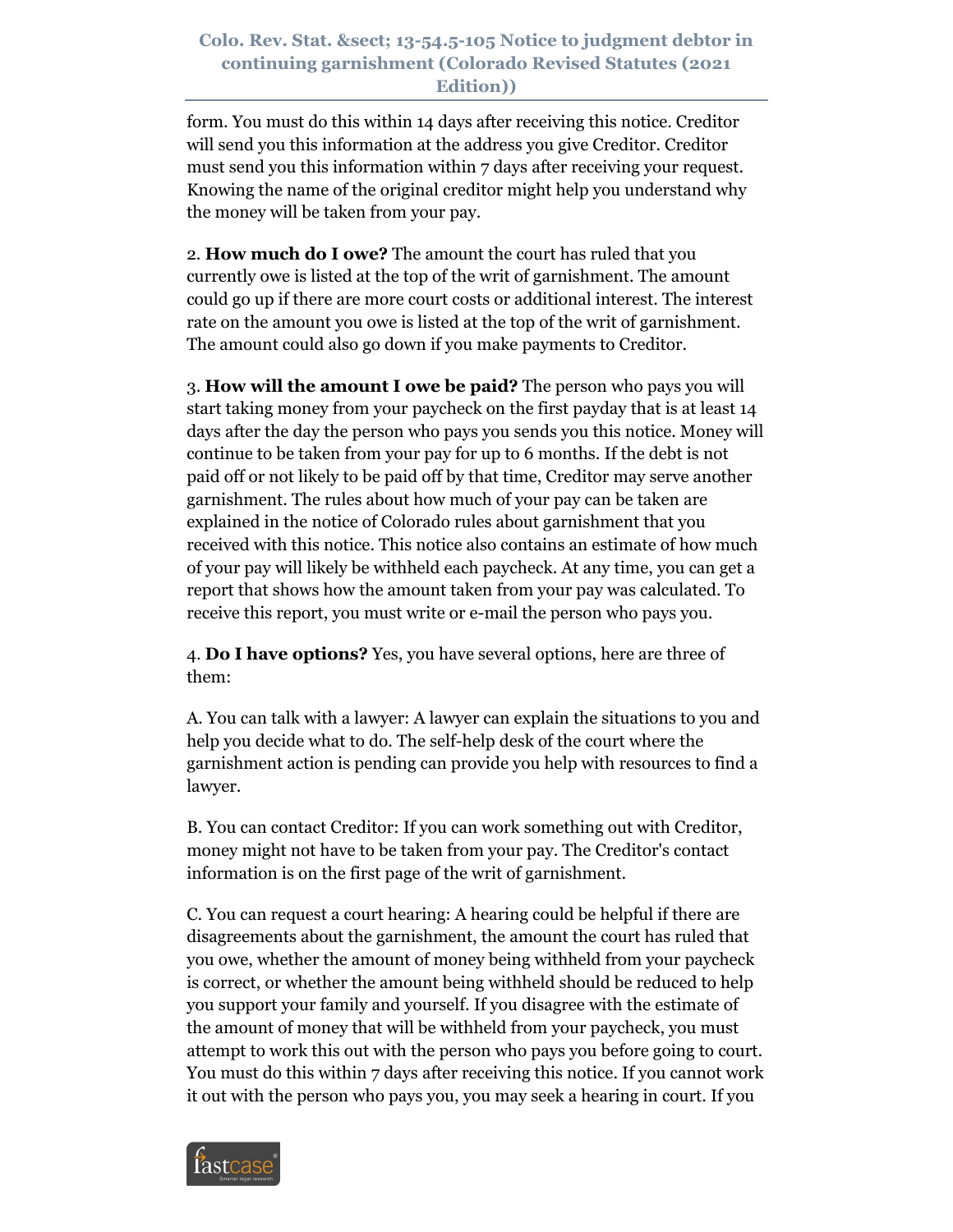want a court hearing, you must request one. If you think that you need more money to support your family and yourself, you may seek a court hearing without consulting the person who pays you. For help requesting a hearing, contact the self-help desk of the court where the garnishment action is pending.

5. **What if I don't do anything?** If you don't do anything, the law requires that money be taken out of your paycheck beginning with the first payday that is at least 14 days after the day the person who pays you sends you this notice. The money will be given to Creditor. This process will continue for 6 months unless your debt is paid off before that.

### 6. **How does garnishment work in Colorado?**

Only a portion of your pay can be garnished. The amount that can be withheld from your pay depends on something called "disposable earnings". Your disposable earnings are what is left after deductions from your gross pay for taxes and certain health insurance costs. Your paycheck stub should tell what your disposable earnings are. The amount of your disposable earnings that can be garnished is determined by comparing two numbers:

(1) 20% of your disposable earnings and (2) the amount by which your disposable earnings exceed 40 times the minimum wage. The smaller of these two amounts will be deducted from your pay.

If you think that your earnings after garnishment are not enough to support yourself and any members of your family that you support, you can try to have the amount of your disposable earnings that are garnished further reduced. This is discussed earlier in this notice under 4. **Do I have options?**

Your employer cannot fire you because your earnings have been garnished. If your employer does this in violation of your legal rights, you may file a lawsuit within 91 days of your firing to recover wages you lost because you were fired. You can also seek to be reinstated to your job. If you are successful with this lawsuit, you cannot recover more than 6 weeks' wages and attorney fees.

Based on your most recent paycheck, the person who pays you estimates that \$\_\_\_\_\_\_ will be withheld from each paycheck that is subject to garnishment.

(4) The notice required by subsection (2)(f) of this section must:

(a) Have a heading stating that it explains wage garnishment in Colorado; and

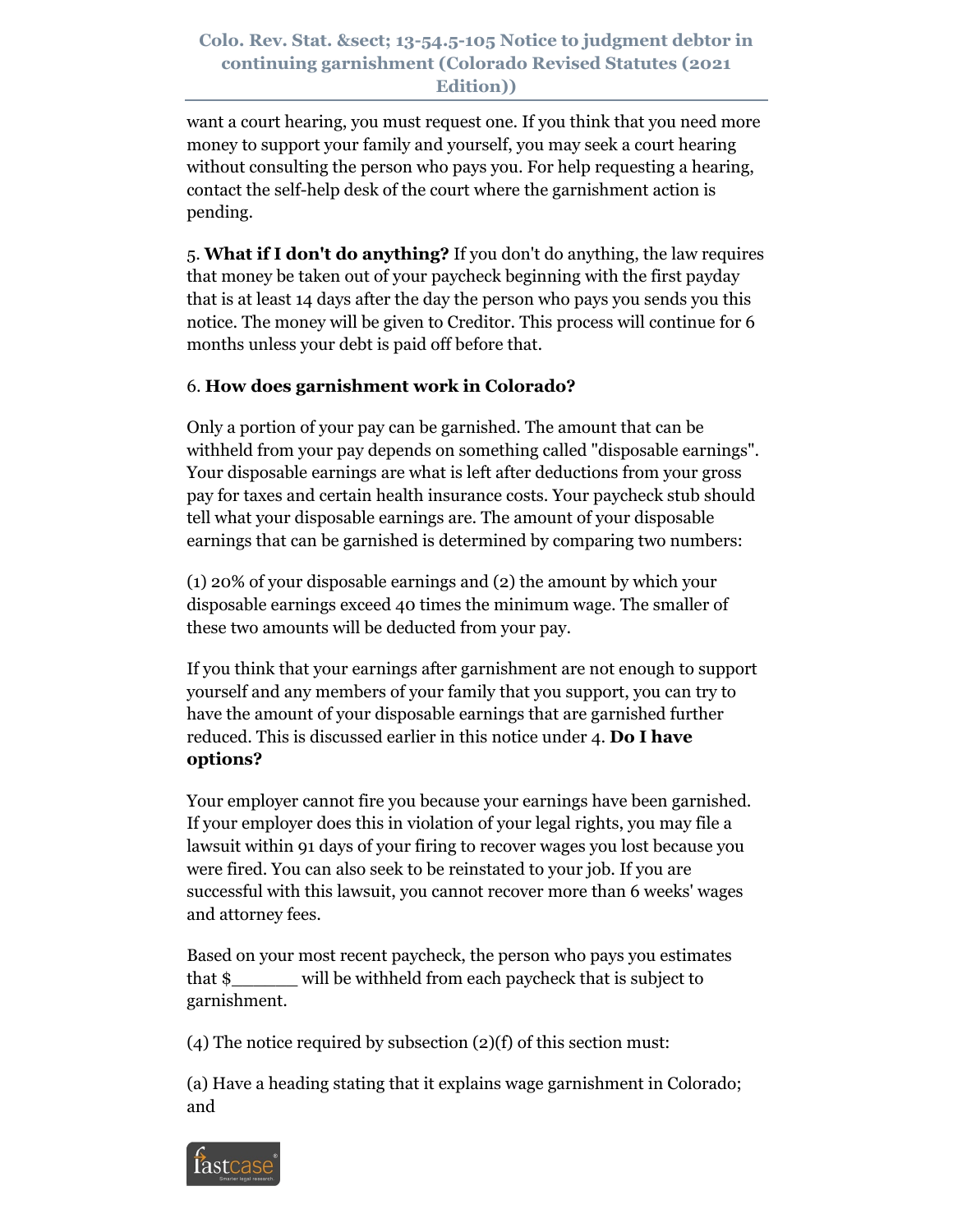(b) Reasonably inform the judgment debtor of:

(I) The limits on wage garnishment pursuant to section 13-54-104;

(II) Exemptions from and limits on garnishment and protections pursuant to the laws of Colorado; and

(III) An estimate, based on the judgment debtor's most recent paycheck and prepared by the garnishee, of the amount that would likely be withheld from the judgment debtor's paychecks in the future.

(5) Not later than seven days after being served with a writ of garnishment:

(a) If one of the following grounds applies, the garnishee shall send notice to the judgment creditor stating the applicable ground:

(I) The judgment debtor is not an employee of the garnishee; or

(II) The writ of garnishment does not contain all information required by subsection (2) of this section.

(b) If subsection  $(5)(a)$  of this section does not apply, the garnishee shall:

(I) Send to the judgment creditor a notice that includes:

(A) A statement that the named judgment debtor is an employee of the garnishee;

(B) The pay frequency of the judgment debtor and the date of the first payday that is at least twenty-one days after the garnishee was served with the writ of garnishment in accordance with subsection (1) of this section or the first payday after the expiration of any prior effective writ of garnishment that is at least twenty-one days after service of the writ on the garnishee;

(C) If the judgment debtor's earnings are subject to deductions other than withholding for local, state, and federal income taxes and pursuant to the "Federal Insurance Contributions Act", 26 U.S.C. sec. 3101 et seq., as amended, the nature, number, and amounts of these deductions and the relative priority of the writ of garnishment; and

(II) Send to the judgment debtor on the same day the notice required by subsection (5)(b)(I) of this section is sent to the judgment creditor a copy of the writ of garnishment and the notices required pursuant to subsections  $(2)(e)$  and  $(2)(f)$  of this section.

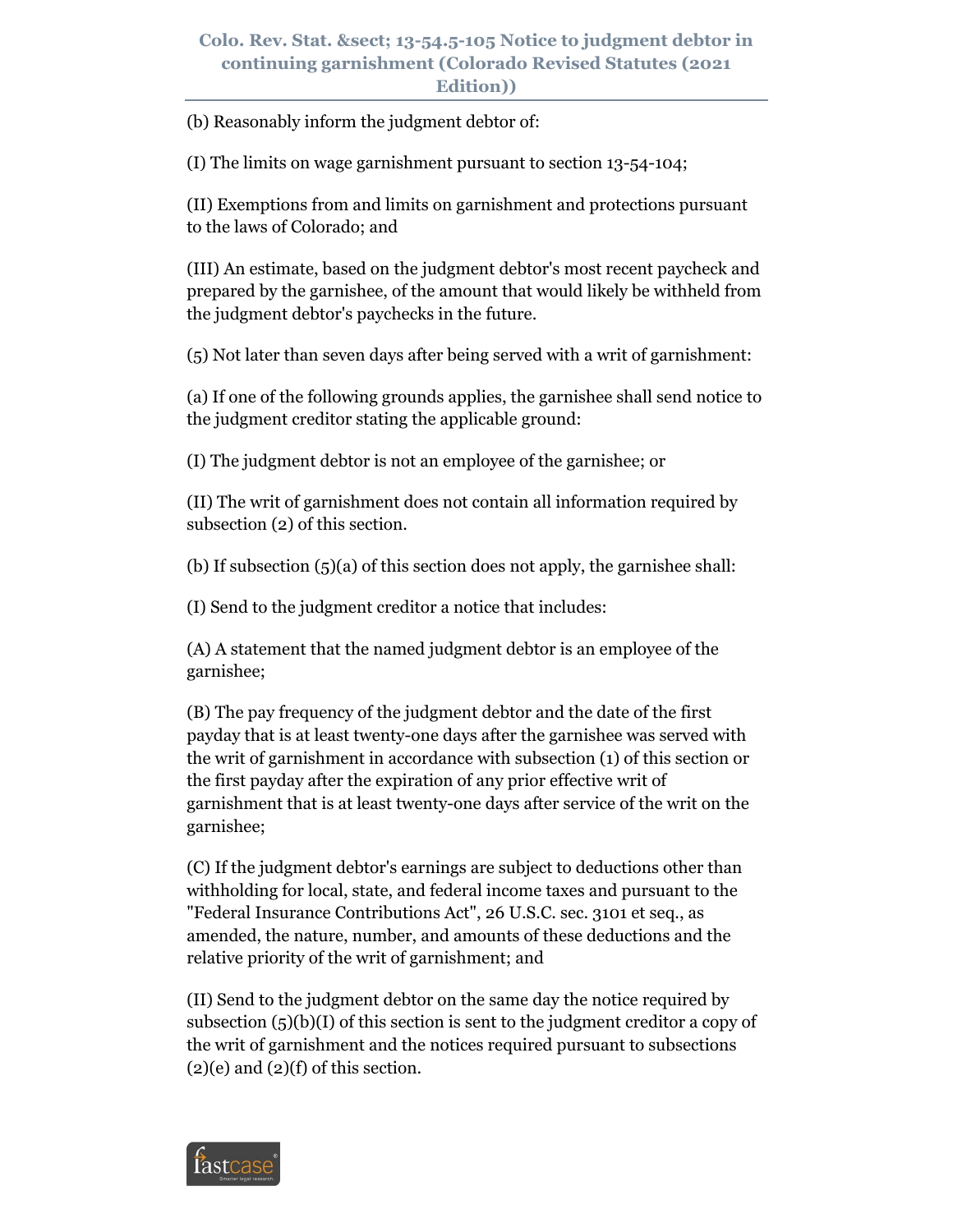(6) If subsection  $(5)(b)(I)$  of this section applies, the garnishee shall begin garnishment on the first payday that occurs at least twenty-one days after the garnishee was served with the writ of garnishment in accordance with subsection (1) of this section or the first payday after the expiration of any prior effective writ of garnishment that is at least twenty-one days after service of the writ on the garnishee.

(Amended by 2019 Ch. 214, §4, eff. 8/2/2019. L. 84: Entire article added, p. 471, § 1, effective January 1, 1985.)

Section 7(2) of chapter 214 (HB 19-1189), Session Laws of Colorado 2019, provides that the act changing this section applies to all writs of garnishment issued on or after October 1, 2020, or the official declaration of the vote thereon by the governor if sent to a vote of the people, regardless of the dates of entry of the judgments upon which the writs of garnishment are based.

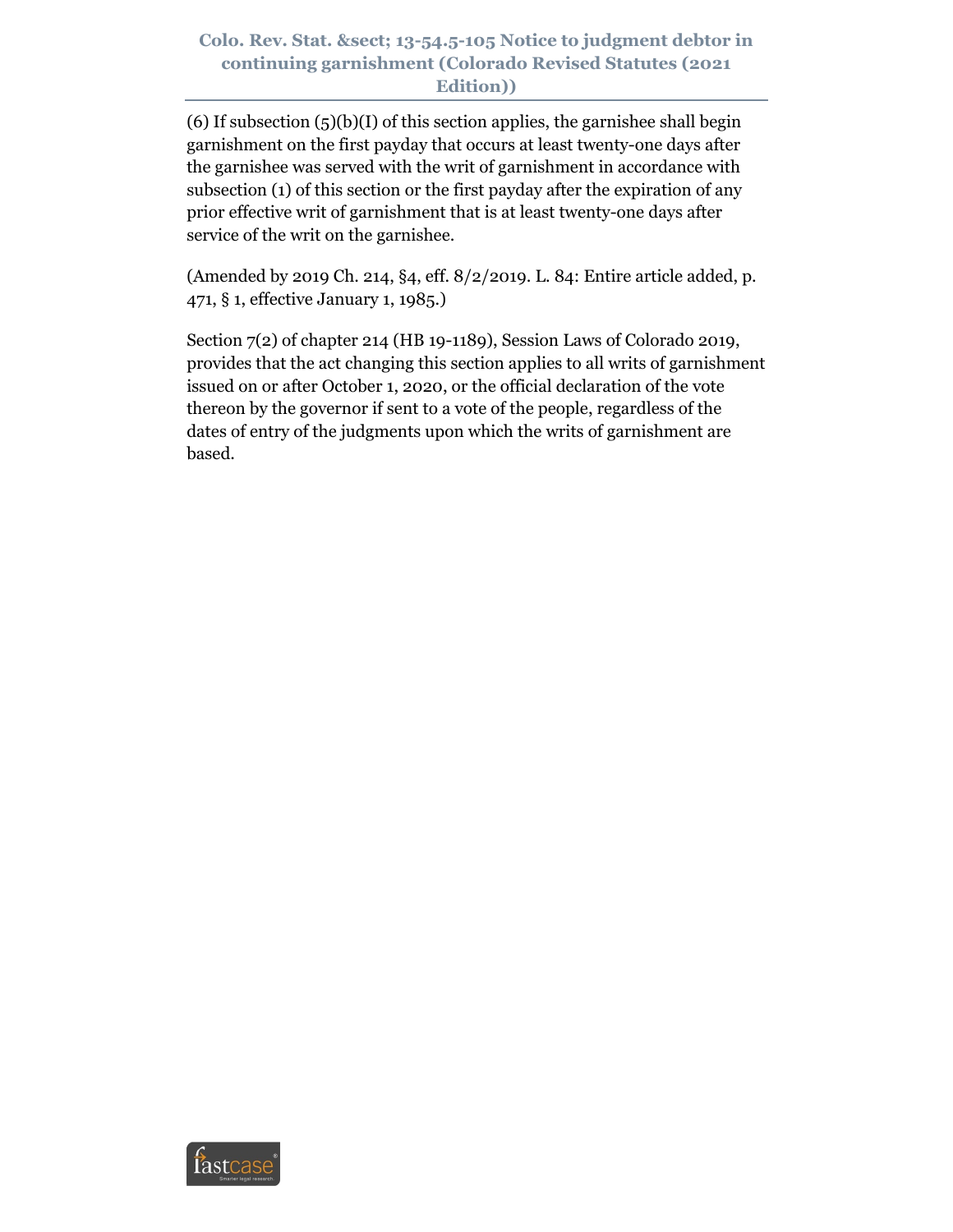### **§ 13-54.5-106. Notice to judgment debtor in other garnishment**

(1) In a case where personal property of the judgment debtor other than earnings is subject to garnishment, following the service of the writ of garnishment on the garnishee, the person who served said writ shall, as soon as practicable, serve a copy of the writ of garnishment, together with a notice of exemption and pending levy, upon each judgment debtor whose property is subject to garnishment by said writ. The notice of exemption and pending levy shall inform the judgment debtor that the judgment creditor intends to seek satisfaction of any judgment rendered in its favor against the judgment debtor out of the judgment debtor's personal property in the possession or control of the garnishee and shall inform the judgment debtor of his right to claim exempt property.

(2) The notice of exemption and pending levy in such garnishment proceeding against the personal property of a judgment debtor who is a natural person shall contain the following:

(a) The judgment creditor's name and business address;

(b) The original amount of the judgment;

(c) The amount, if any, paid on the principal of the judgment as of the date of the notice;

(d) The principal balance due on the judgment;

(e) The interest, if any, due on the judgment;

(f) The itemized taxable costs, if any, including the estimated costs of serving the notice;

(g) The total amount due and owing on the judgment;

(h) The date of entry of the judgment;

(i) The name of the court in which the judgment was entered;

(j) A statement of the judgment debtor's right to claim any property levied upon as exempt, including, but not limited to:

(I) Exempt property under section 13-54-102 and exempt earnings under section 13-54-104;

(II) Workers' compensation benefits under section 8-42-124, C.R.S.;

(III) Unemployment compensation benefits under section 8-80-103, C.R.S.;

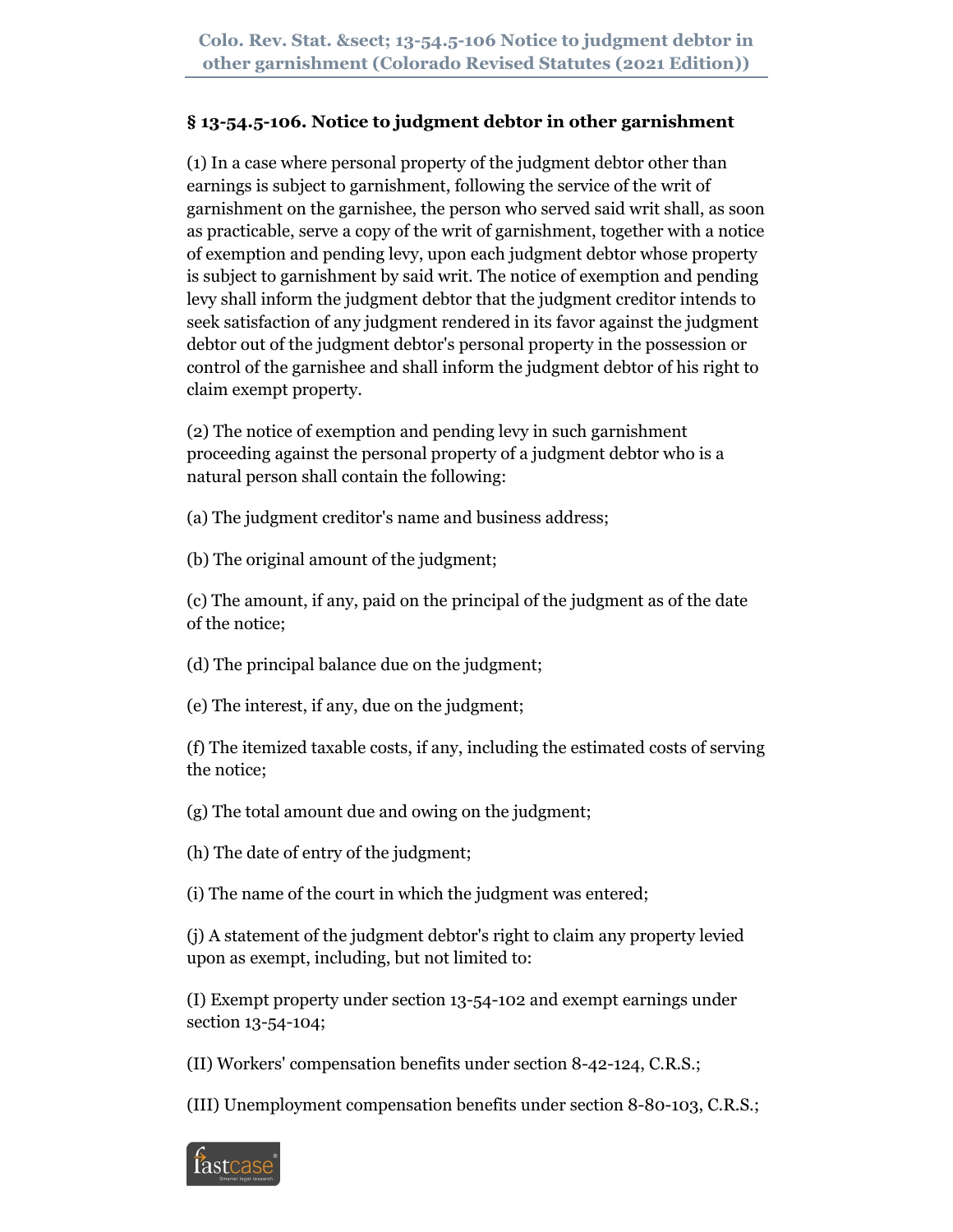(IV) Group life insurance proceeds under section 10-7-205, C.R.S.;

(V) Health insurance benefits under section 10-16-212, C.R.S.;

(VI) Fraternal society benefits under section 10-14-403, C.R.S.;

(VII) Family allowances under section 15-11-404, C.R.S.;

(VIII) Repealed.

(IX) Public employees' retirement benefits pursuant to sections 24-51-212 and 24-54-111, C.R.S., social security benefits pursuant to 42 U.S.C. sec. 407, and railroad employee retirement benefits pursuant to 45 U.S.C. sec. 231m;

(X) Public assistance benefits under section 26-2-131, C.R.S.;

(XI) Police officers' and firefighters' pension fund payments under section 31-30.5-208, C.R.S.;

(XII) Utility and security deposits under section  $13-54-102(1)(r)$ ;

(j.5) A statement that, notwithstanding the debtor's right to claim any property levied upon as exempt for the property specified in paragraph (j) of this subsection (2), no exemption other than the exemptions set forth in section 13-54-104(3) may be claimed for a writ which is the result of a judgment taken for arrearages for child support or for child support debt;

(k) The method of claiming an exemption and the time therefor; and

(l) The right to a hearing on any such claim of exemption and the time within which such hearing must be held.

(3) Any notice to the judgment debtor required in the case of a garnishment proceeding against the assets of a judgment debtor other than a natural person shall be as prescribed by the supreme court pursuant to section 13- 54.5-111.

(L. 84: Entire article added, p. 471, § 1, effective January 1, 1985. L. 87:  $(2)(j)(IX)$  amended, p. 1091, § 6, effective July 1;  $(2)(j)(IX)$  amended, p. 1585, § 56, effective July 1; (2)(j.5) added, p. 595, § 24, effective July 10. L. 88: (3) amended, p. 611, § 2, effective July 1. L. 90: (2)(j)(II) amended, p. 564, § 34, effective July 1. L. 92: (2)(j)(V) amended, p. 1726, § 15, effective July 1. L. 93: (2)(j)(VI) amended, p. 609, § 2, effective July 1. L. 94:  $(2)(i)(VII)$  amended, p. 1040, § 18, effective July 1, 1995. L. 96:  $(2)(i)(XI)$ amended, p. 941, § 3, effective May 23. L. 2011: (2)(j)(VIII) repealed, (HB 11- 1303), ch. 264, p. 1152, §20, effective August 10.)

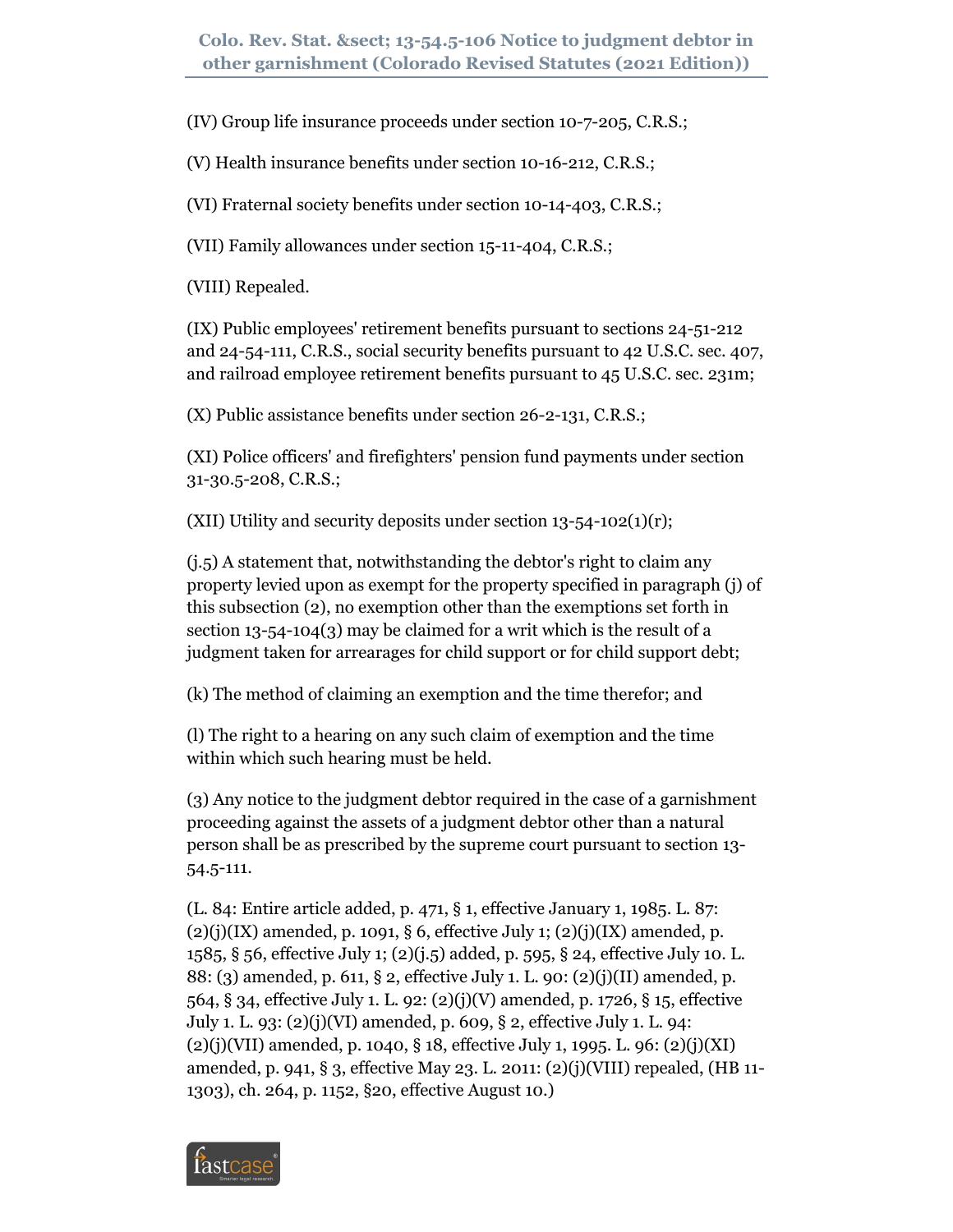# **§ 13-54.5-107. Service of notice upon judgment debtor**

(1) In a case of continuing garnishment, the garnishee shall deliver a copy of the writ of garnishment and notices required by section 13-54.5-105 to the judgment debtor in accordance with the provisions of section 13-54.5-  $105(5)(b)(II).$ 

(2)

(a) In cases other than a continuing garnishment where the judgment debtor's personal property is subject to garnishment, service of the notice of exemption and pending levy required by section 13-54.5-106 must be made by one of the following means:

(I) Giving the notice of exemption and pending levy to the judgment debtor in person and obtaining a receipt;

(II) Personal service;

(III)

(A) Depositing the notice in the United States mail, postage prepaid and addressed to the judgment debtor's last-known address known to the judgment creditor. A notice served in this manner must be sent either by certified mail, return receipt requested, or by regular mail supported by an affidavit of mailing sworn and retained by the judgment creditor.

(B) A notice mailed and not returned as undeliverable by the United States postal service is presumed to have been given on the date of mailing. For the purposes of this subsection (2), "undeliverable" does not include unclaimed or refused.

(C) If the judgment debtor has provided consent for notice by electronic mail as described in subparagraph (IV) of this paragraph (a), the judgment creditor shall also provide the notice as described in subparagraph (IV) of this paragraph (a) when using the notice provisions in this subparagraph (III).

(IV) Transmitting the notice by electronic mail, if the judgment debtor has previously consented to receive information about the debt from the judgment creditor in electronic form, to the last-known electronic mail address of the judgment debtor on file with the judgment creditor. A notice served in this manner must be supported by an affidavit, executed under penalty of perjury, of any officer, clerk, or agent of the creditor or the creditor's attorney, authorized to serve the notice or electronically transmit

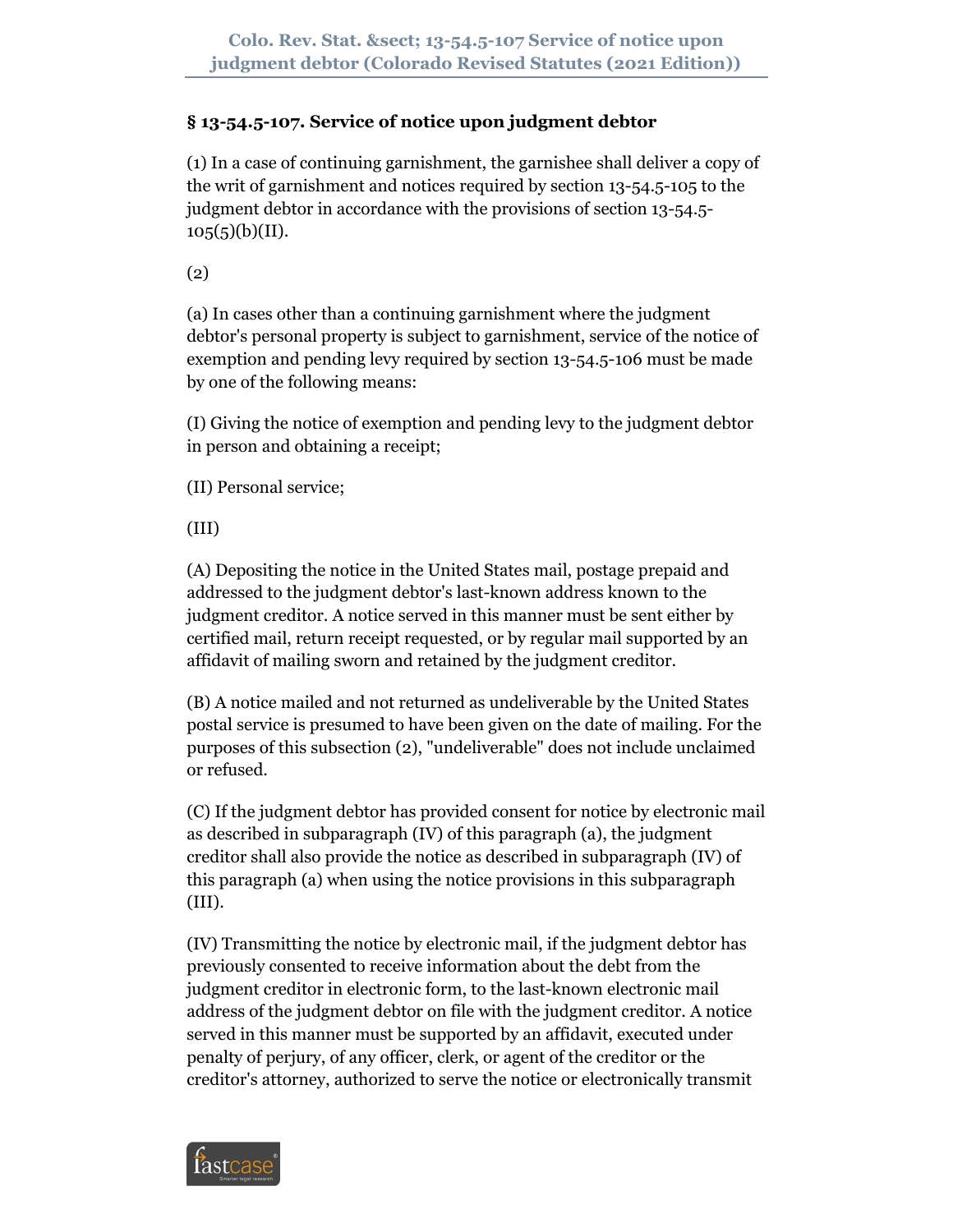the notice under this section. The affidavit constitutes proof of notice under this subparagraph (IV).

(b)

(I) If service cannot be made upon the judgment debtor as set forth in paragraph (a) of this subsection (2), and upon a showing that due diligence has been used to obtain service as set forth in paragraph (a) of this subsection (2), the court shall order service of a notice of exemption and pending levy to be made by one of the following methods:

(A) Publication for a period of fourteen days in a newspaper of general circulation published in the county in which the property was levied upon; or

(B) If there is no newspaper of general circulation published in the county in which the property was levied upon, then service is made by publication for a period of fourteen days in a newspaper of general circulation in an adjoining county, and the court shall order the clerk of the court in which the judgment was entered to mail a copy of the notice to the judgment debtor at the judgment debtor's last-known address, postage prepaid.

(II) A newspaper used for service by publication as set forth in this paragraph (b) must meet the requirements set forth in section 24-70-106, C.R.S.

(III)

(A) The judgment creditor shall file with the clerk of the court in which the judgment was entered a notice of exemption and pending levy, as well as proof of service of the notice.

(B) In the case of service by publication, the judgment creditor shall file with the clerk of the court in which the judgment was entered an affidavit of publication and an affidavit of the mailing of the notice.

(3) Compliance with this section and sections 13-54.5-105 and 13-54.5-106 by the judgment creditor shall be deemed to give sufficient notice to the judgment debtor of the garnishment proceedings against him, and no further notice shall be required under this article.

(Amended by 2019 Ch. 214, §5, eff. 8/2/2019. Amended by 2015 Ch. 301, §5, eff. 7/1/2015. L. 84: Entire article added, p. 473, § 1, effective January 1, 1985. L. 2012: (2) amended, (SB 12-175), ch. 208, p. 826, § 15, effective July 1. L. 2015: (2) amended, (SB 15-283), ch. 301, p. 1240, § 5, effective July 1.)

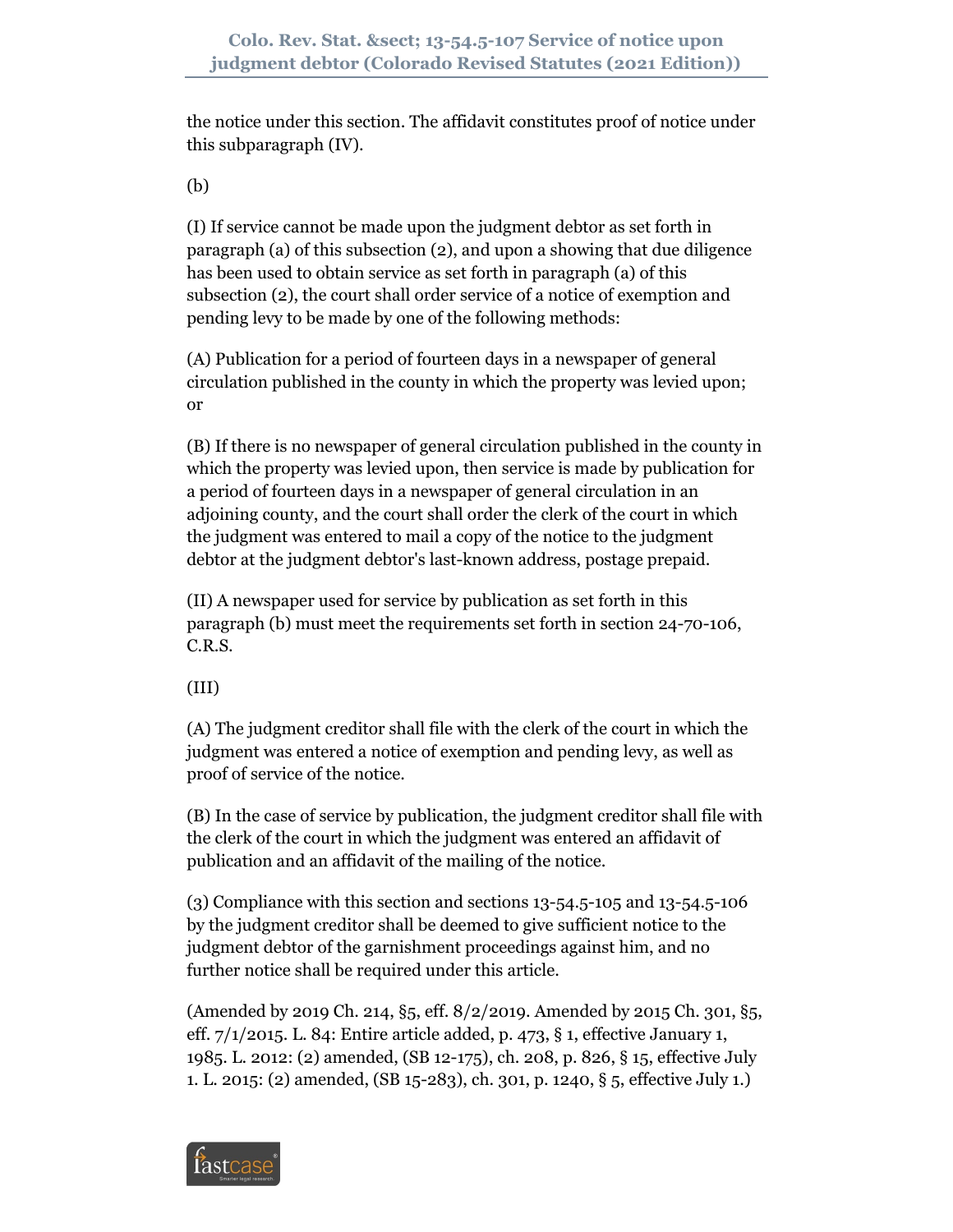Section 7(2) of chapter 214 (HB 19-1189), Session Laws of Colorado 2019, provides that the act changing this section applies to all writs of garnishment issued on or after October 1, 2020, or the official declaration of the vote thereon by the governor if sent to a vote of the people, regardless of the dates of entry of the judgments upon which the writs of garnishment are based.

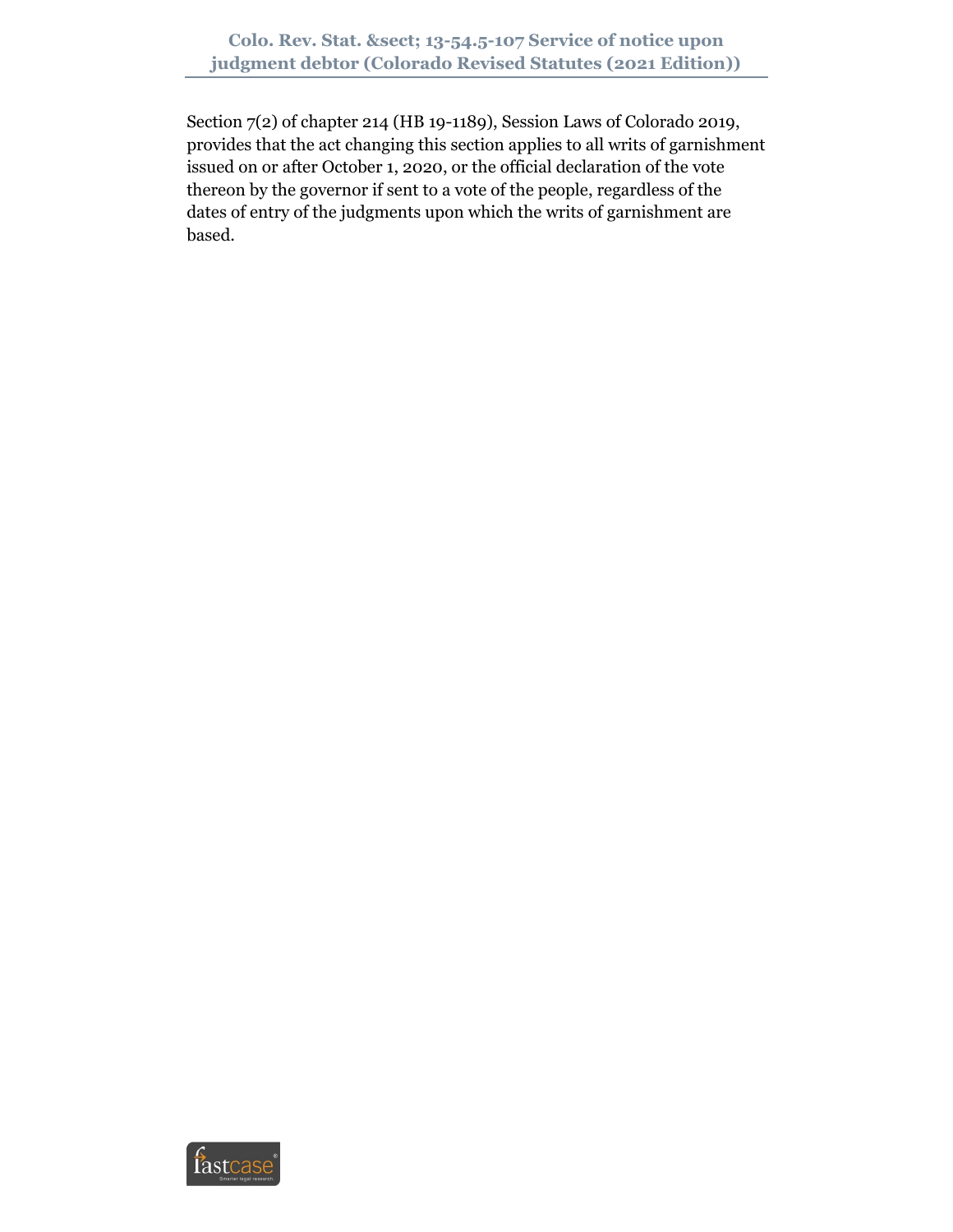**Colo. Rev. Stat. § 13-54.5-108 Judgment debtor to file written objection or claim of exemption (Colorado Revised Statutes (2021 Edition))**

### **§ 13-54.5-108. Judgment debtor to file written objection or claim of exemption**

(1)

(a) In a case of continuing garnishment where the judgment debtor objects to the calculation of the amount of exempt earnings, the judgment debtor shall have seven days from receipt of the copy of the writ of continuing garnishment required by section 13-54.5-105 within which to resolve the issue of such miscalculation, by agreement with the garnishee, during which time the garnishee shall not tender any money to the clerk of the court or judgment creditor. If such objection is not resolved within seven days and after good faith effort, the judgment debtor may file a written objection with the clerk of the court in which the judgment was entered setting forth with reasonable detail the grounds for such objection. The judgment debtor may also file a written objection with the clerk of the court in which the judgment was obtained pursuant to section  $13-54-104(2)(a)(I)(D)$ . The judgment debtor shall, by certified mail, return receipt requested, deliver immediately a copy of such objection to the judgment creditor or his or her attorney of record.

(b) In a case where a garnishee, pursuant to a writ of garnishment, holds any personal property of the judgment debtor other than earnings which the judgment debtor claims to be exempt, said judgment debtor, within fourteen days after being served with the notice of exemption and pending levy required by section 13-54.5-106, shall make and file with the clerk of the court in which the judgment was entered a written claim of exemption setting forth with reasonable detail a description of the property claimed to be exempt, together with the grounds for such exemption. The judgment debtor shall, by certified mail, return receipt requested, deliver immediately a copy of such claim to the judgment creditor or his or her attorney of record.

(2) Upon the filing of a written objection or claim of exemption, all further proceedings with relation to the sale or other disposition of said property or earnings shall be stayed until the matter of such objection or claim of exemption is determined.

(3) Notwithstanding the provisions of subsection (1) of this section, a judgment debtor failing to make a written objection or claim of exemption may, at any time within one hundred eighty-two days from receipt of a copy of the writ of continuing garnishment required by section 13-54.5-105 or from service of the notice of exemption and pending levy required by section 13-54.5-106 and for good cause shown, move the court in which the judgment was entered to hear an objection or a claim of exemption as to any

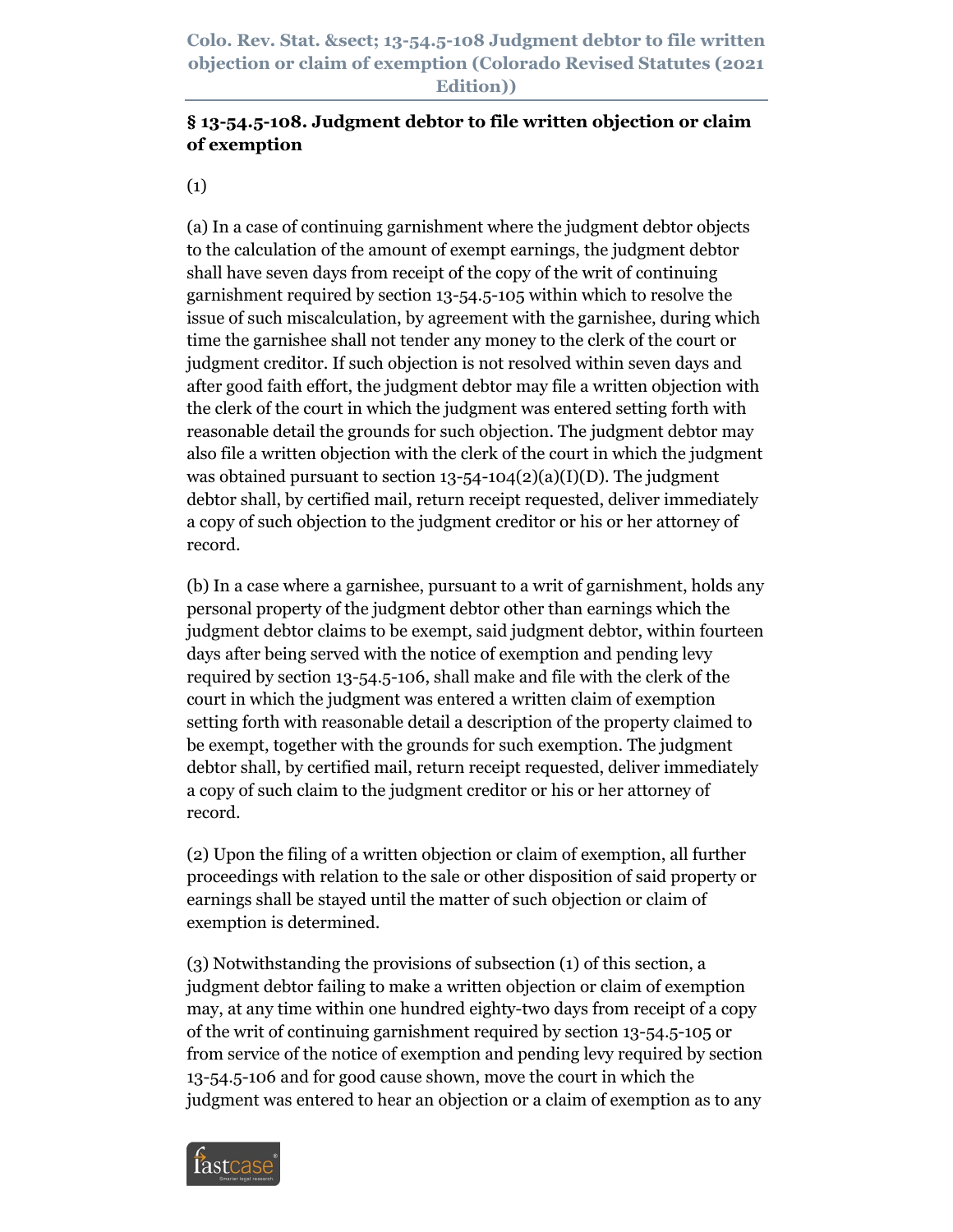**Colo. Rev. Stat. § 13-54.5-108 Judgment debtor to file written objection or claim of exemption (Colorado Revised Statutes (2021 Edition))**

earnings or property levied in garnishment, the amount of which the judgment debtor claims to have been miscalculated or which the judgment debtor claims to be exempt. Such hearing may be granted upon a showing of mistake, accident, surprise, irregularity in proceedings, newly discovered evidence, events not in the control of the judgment debtor, or such other grounds as the court may allow.

(Amended by 2019 Ch. 214, §6, eff. 8/2/2019. L. 84: Entire article added, p. 473, § 1, effective January 1, 1985. L. 2012: (1) and (3) amended, (SB 12-175), ch. 208, p. 827, § 16, effective July 1.)

Section 7(2) of chapter 214 (HB 19-1189), Session Laws of Colorado 2019, provides that the act changing this section applies to all writs of garnishment issued on or after October 1, 2020, or the official declaration of the vote thereon by the governor if sent to a vote of the people, regardless of the dates of entry of the judgments upon which the writs of garnishment are based.

#### **ANNOTATION**

**There is no provision by statute for oral amendment of a claim of exemption.** In re Nye, 210 B.R. 857 (Bankr. D. Colo. 1997).

**Court must hold a hearing to determine validity of defendant's claim of exemption prior to allowing garnishment to proceed.** Summarily denying a claim of exemption based on a finding that the defendant was in contempt of another court order is insufficient. Borrayo v. Lefever, 159 P.3d 657 (Colo. App. 2006).

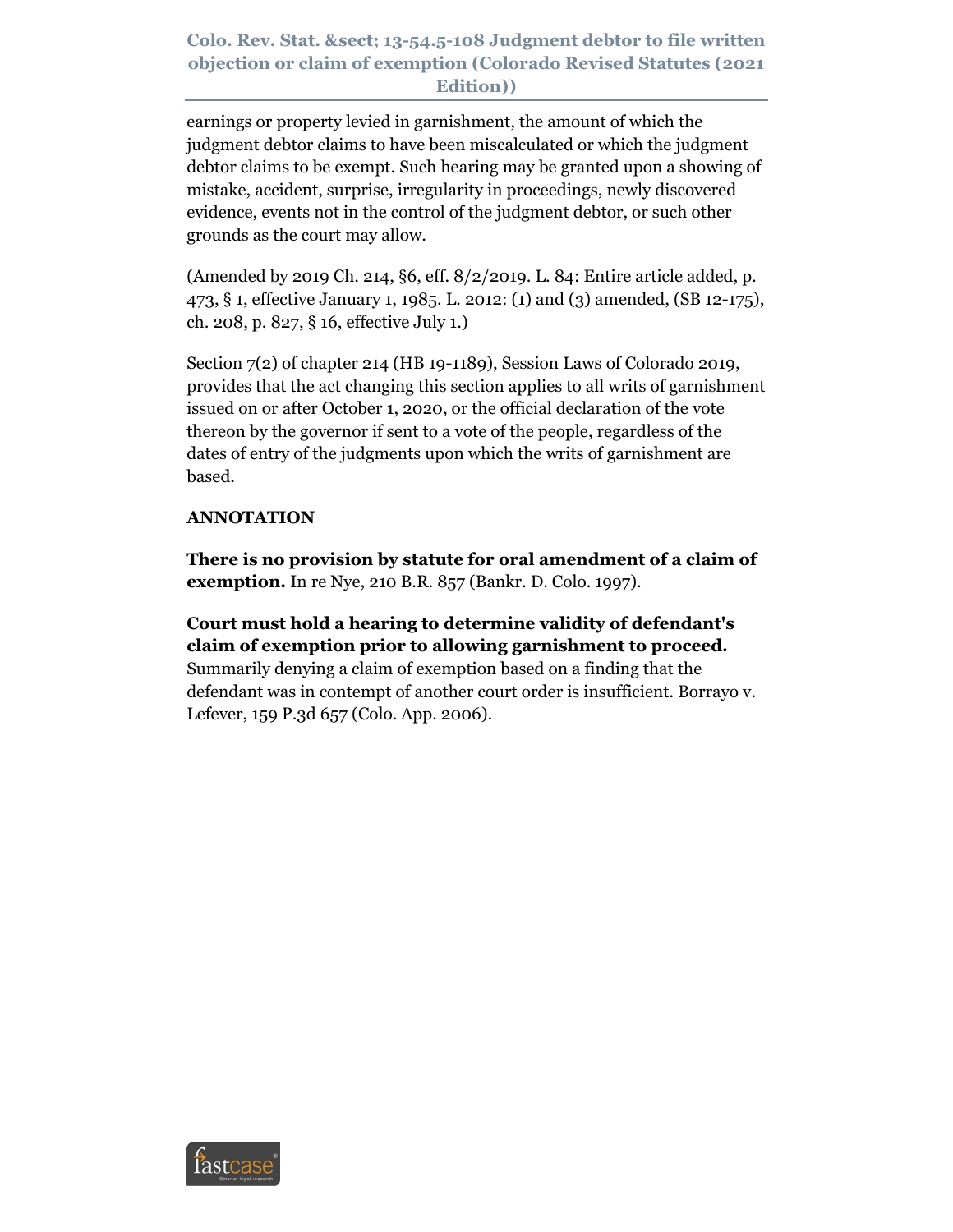# **§ 13-54.5-108.5. Garnishee not required to assert exemption**

A garnishee shall not be required to deduct, set up, or plead any exemption for or on behalf of a judgment debtor, except as set forth in the writ.

(L. 2006: Entire section added, p. 579, § 1, effective July 1.)

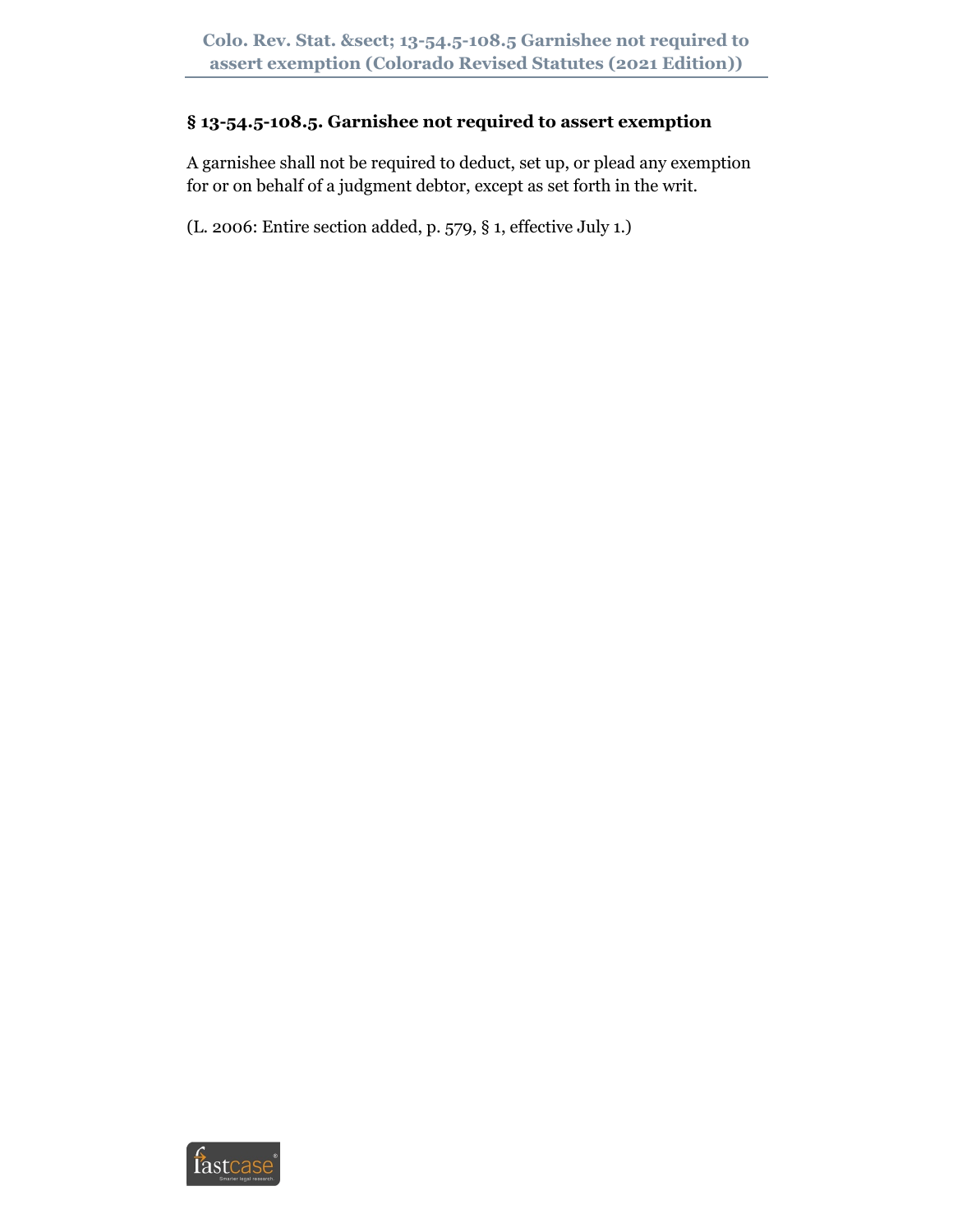### **§ 13-54.5-109. Hearing on objection or claim of exemption**

#### (1)

(a) Upon the filing of an objection pursuant to section  $13-54.5-108(1)(a)$  or the filing of a claim of exemption pursuant to section  $13-54.5-108(1)(b)$ , the court in which the judgment was entered shall set a time for the hearing of such objection or claim, which shall be not more than fourteen days after filing. The clerk of the court where such objection or claim is filed shall immediately inform the judgment creditor or his or her attorney of record and the judgment debtor or his or her attorney of record by telephone, by mail, or in person of the date set for such hearing.

(b) The certificate of the clerk of the court that service of notice of such hearing has been made in the manner and form stated in paragraph (a) of this subsection (1), which certificate has been attached to the court file, shall constitute prima facie evidence of such service, and such certificate of service filed with the clerk of the court is sufficient return of such service.

(2) Upon such hearing, the court shall summarily try and determine whether the amount of the judgment debtor's exempt earnings was correctly calculated by the garnishee or whether the property held by the garnishee is exempt and shall enter an order or judgment setting forth the determination of the court. If the amount of exempt earnings is found to have been miscalculated or if said property is found to be exempt, the court shall order the clerk of the court to remit the amount of over-garnished earnings, or the garnishee to remit such exempt property, to the judgment debtor within seven days.

(3) Where the judgment debtor moves the court to hear an objection or claim of exemption within the time provided by section 13-54.5-108(3) and the judgment giving rise to such claim has been satisfied against property or earnings of the judgment debtor, the court shall hear and summarily try and determine whether the amount of the judgment debtor's earnings paid to the judgment creditor was correctly calculated and whether the judgment debtor's property sold in execution was exempt and shall issue an order setting forth the determination of the court. If such amount of earnings is found to have been miscalculated or if such property is found to be exempt, the court shall order the judgment creditor to remit the amount of the overgarnished earnings or such exempt property or the value thereof to the judgment debtor within seven days.

(4) Any order or judgment entered by the court as provided for in subsections (2) and (3) of this section is a final judgment or order for the purpose of appellate review.

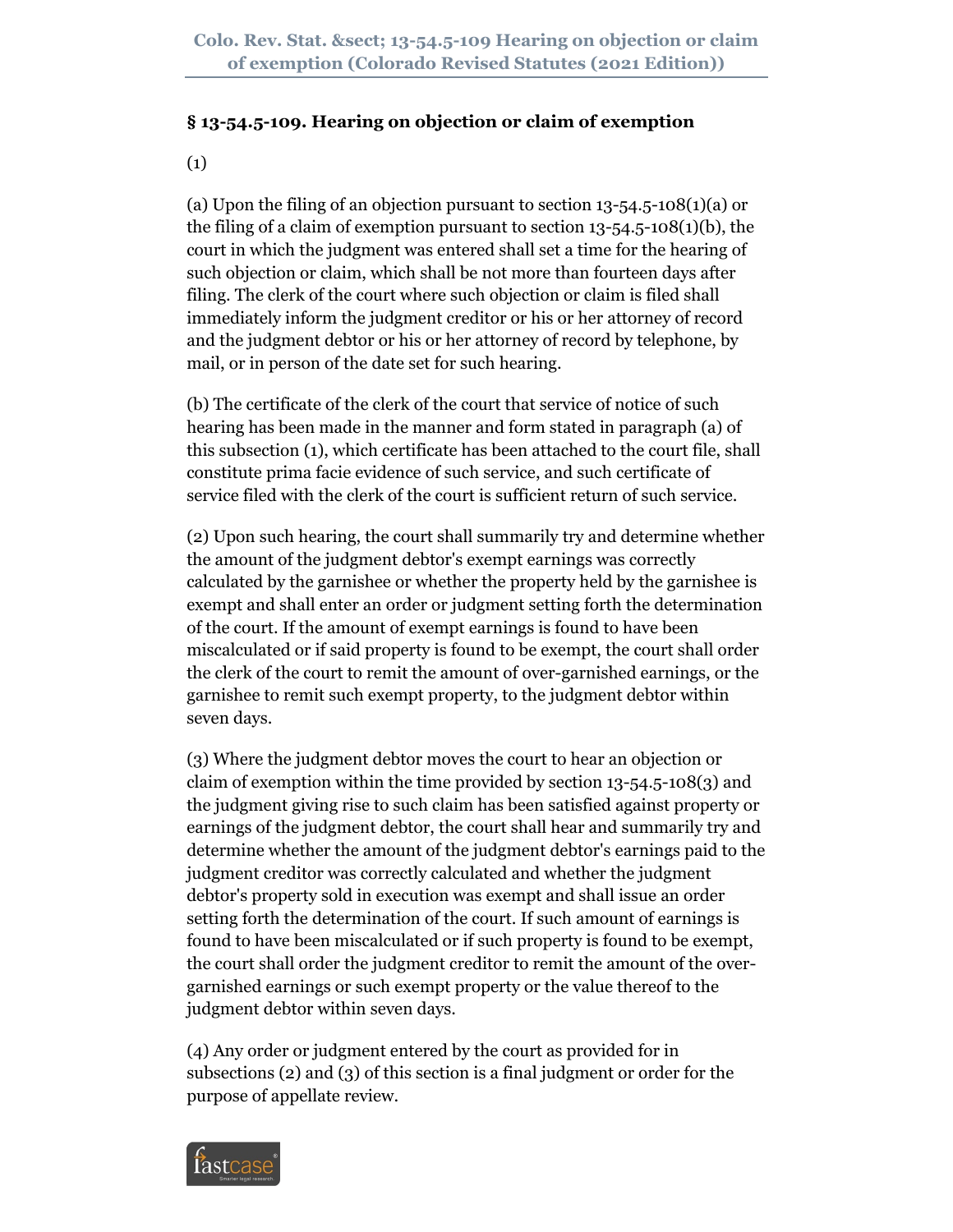**Colo. Rev. Stat. § 13-54.5-109 Hearing on objection or claim of exemption (Colorado Revised Statutes (2021 Edition))**

(L. 84: Entire article added, p. 474, § 1, effective January 1, 1985. L. 2012: (1)(a), (2), and (3) amended, (SB 12-175), ch. 208, p. 827, § 17, effective July 1.)

#### **ANNOTATION**

**Failure to comply with a court order does not supersede requirement to set a hearing pursuant to subsection (1)(a).** The court may not sanction a party for his or her failure to comply with a court order by refusing to set a hearing on an objection or claim of exemption. The setting of a hearing is mandatory, not discretionary. Borrayo v. Lefever, 159 P.3d 657 (Colo. App. 2006).

**Under §5-12-102, a garnishor is entitled to postjudgment interest on a garnishment amount based on the garnishee's unreasonable delay in paying the sums due.** There is no basis to treat a garnishee against whom a judgment is entered differently from a defendant against whom another judgment is entered. Thompson v. Catlin Ins. Co. (UK) Ltd., 2018 CO 95, 431 P.3d 224.

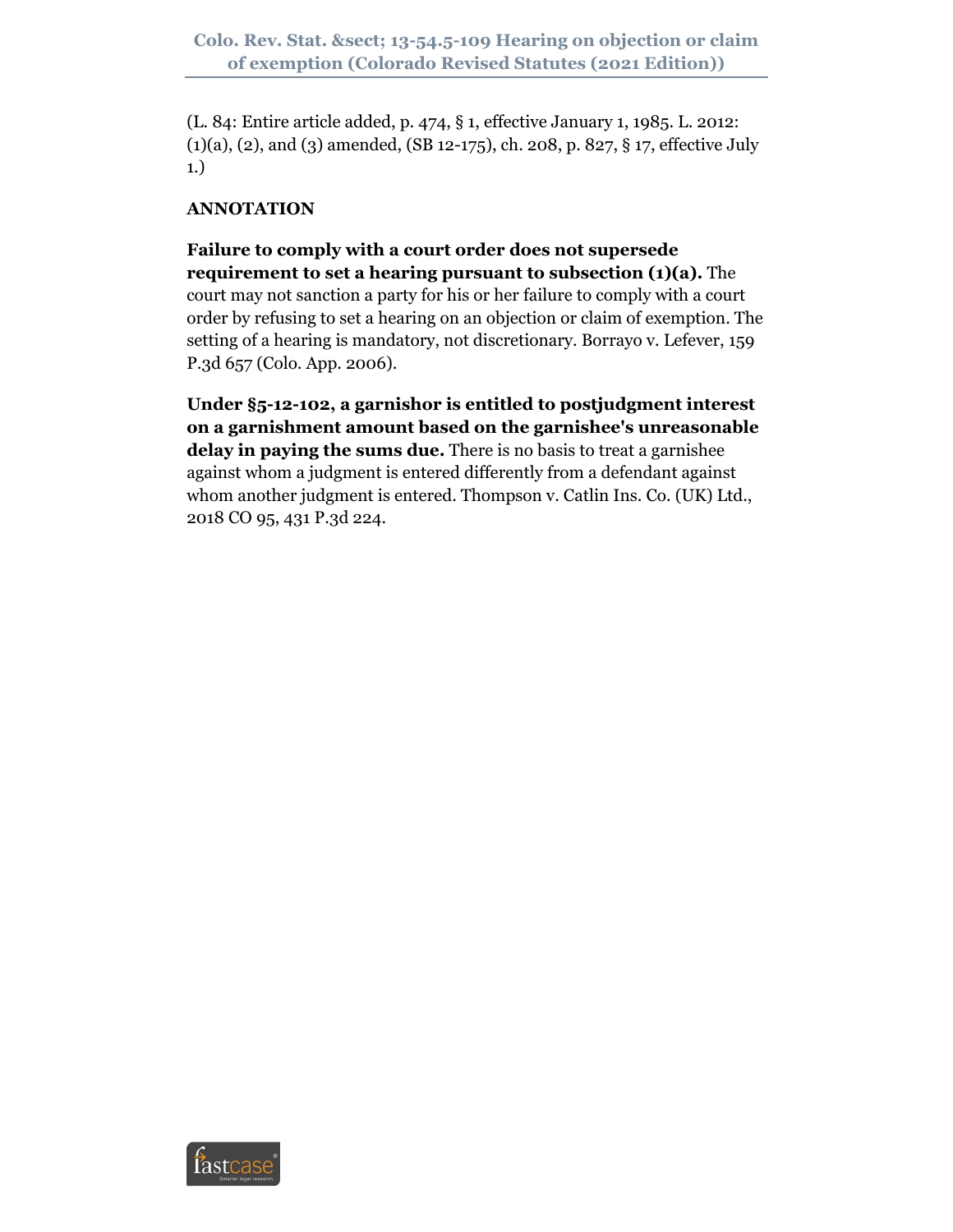**Colo. Rev. Stat. § 13-54.5-110 No discharge from employment for any garnishment - general prohibition (Colorado Revised Statutes (2021 Edition))**

### **§ 13-54.5-110. No discharge from employment for any garnishment - general prohibition**

(1) No employer shall discharge an employee for the reason that a creditor of the employee has subjected or attempted to subject unpaid earnings of the employee to any garnishment or like proceeding directed to the employer for the purpose of paying any judgment.

(2) If an employer discharges an employee in violation of the provisions of this section, the employee may, within ninety-one days, bring a civil action for the recovery of wages lost as a result of the violation and for an order requiring the reinstatement of the employee. Damages recoverable shall be lost wages not to exceed six weeks, costs, and reasonable attorney fees.

(L. 84: Entire article added, p. 475, § 1, effective January 1, 1985. L. 2012: (2) amended, (SB 12-175), ch. 208, p. 828, § 18, effective July 1.)